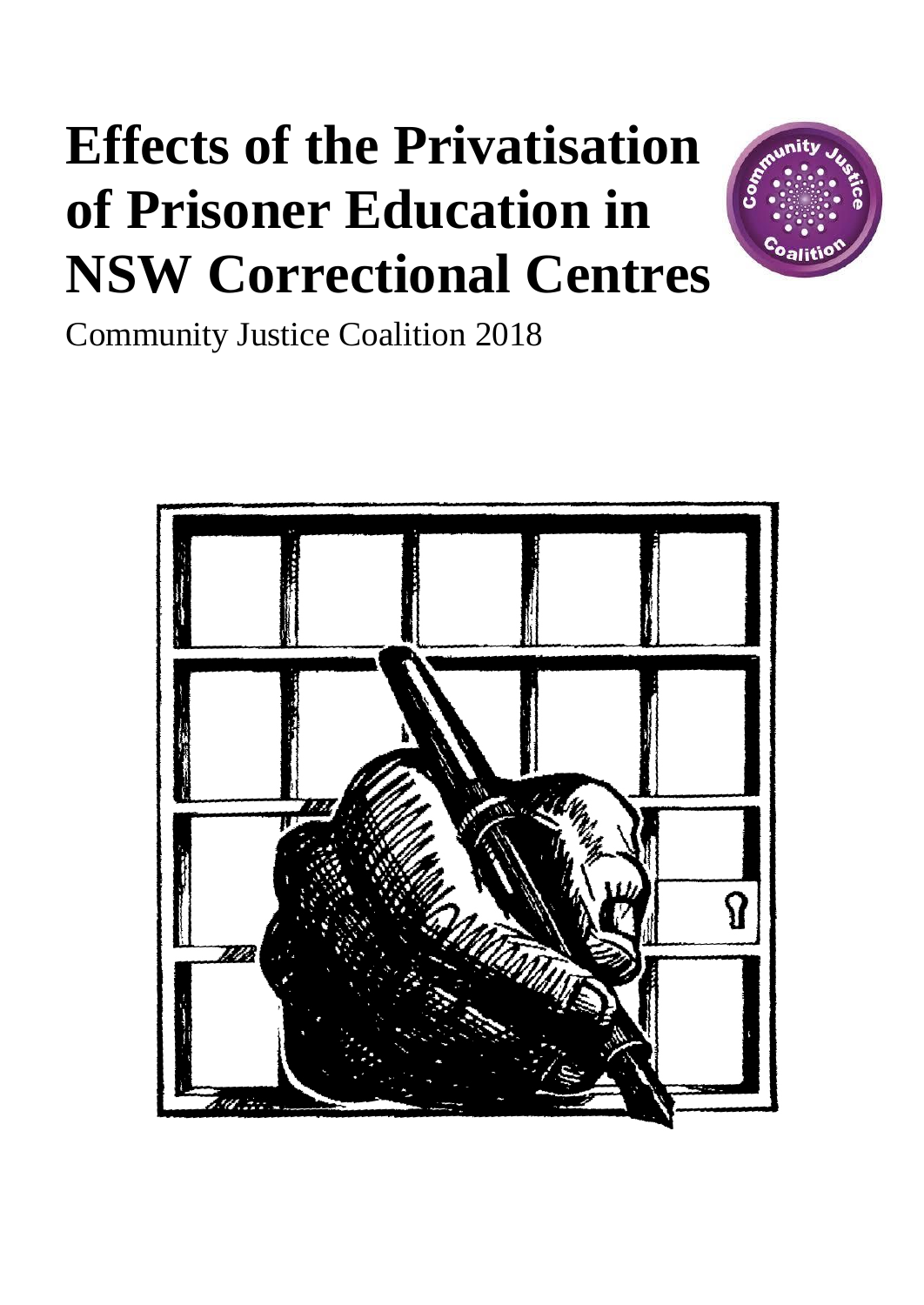## **Table of Contents**

| 1. |                                                                                              |  |
|----|----------------------------------------------------------------------------------------------|--|
| 2. |                                                                                              |  |
| 3. |                                                                                              |  |
| 4. |                                                                                              |  |
| 5. |                                                                                              |  |
| 6. |                                                                                              |  |
| 7. |                                                                                              |  |
|    |                                                                                              |  |
|    |                                                                                              |  |
|    |                                                                                              |  |
|    |                                                                                              |  |
|    |                                                                                              |  |
|    | Appendix B: Budget Estimates 2017-2018 Supplementary Questions Legislative Council Friday 29 |  |
|    |                                                                                              |  |
|    |                                                                                              |  |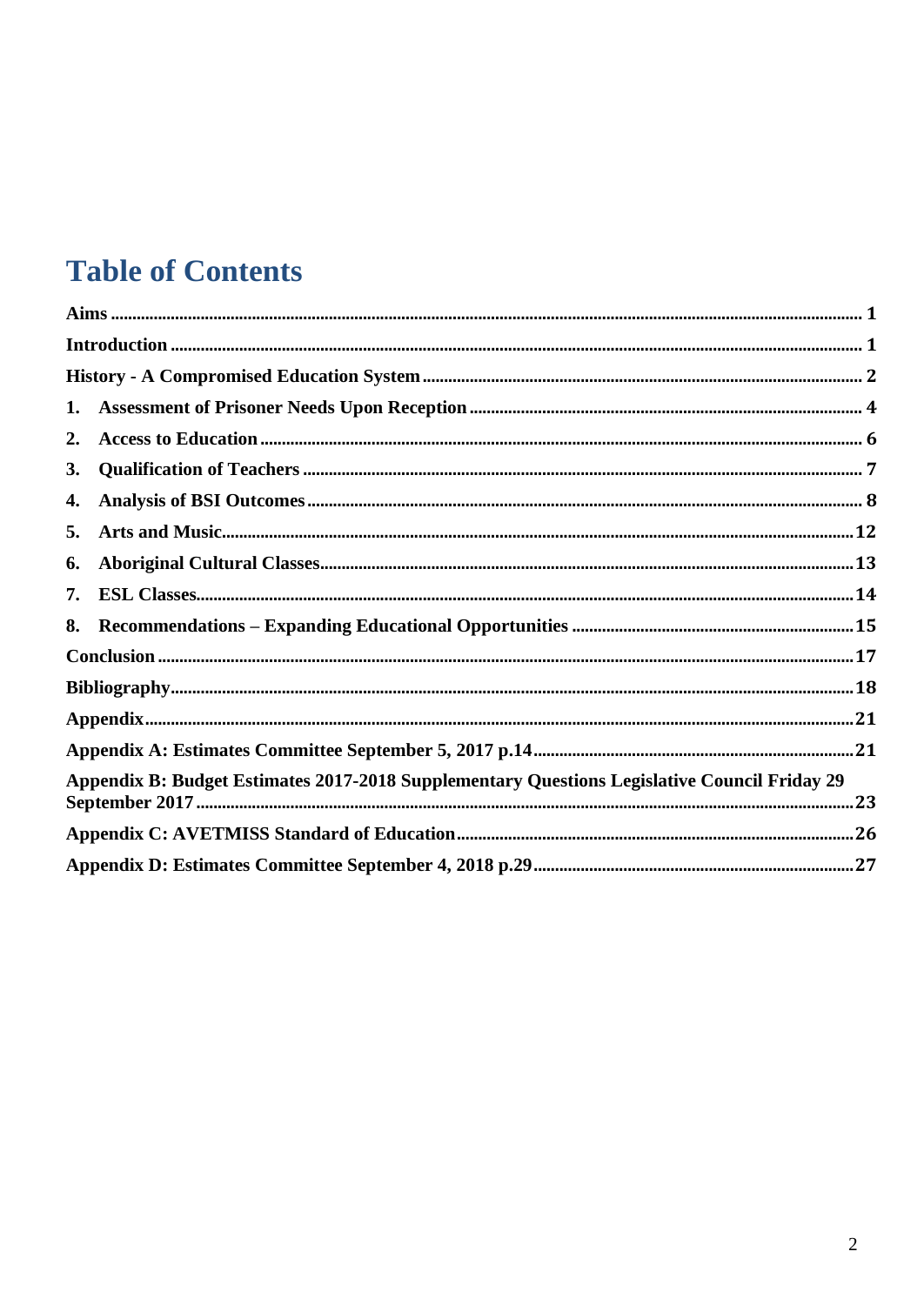### **Aims**

The aim of this paper is to:

Evaluate the impact of the privatisation of prisoner education;

Evaluate the quality and delivery of provided educational programs, to ensure better future accountability of educational providers;

Evaluate the impact of the interim period between the dismissal of CSNSW teachers in December 2016 and the introduction of BSI Learning programs in September 2017 and

Provide recommendations for the betterment of the prisoner education program based on analysis of BSI Learning programs and expert opinion.

### **Introduction**

The effectiveness of the justice system hinges on its ability to adequately prevent recidivism. The education of prisoners is essential to achieving that goal. Australia is a signatory to the International Covenant on Economic, Social and Cultural Rights (ICESCR)1, in which Article 13 states that individuals have a right to education, a and if access to an educational institution is unavailable, then distance education should be available in the alternative.<sup>3</sup> Article 26 of the Universal Declaration of Human Rights, also identifies that "everyone has a right to education".<sup>4</sup> It is this understanding of Australia's international obligations that motivates an evaluation of the effects of the privatisation of prisoner education programs.

It is imperative to acknowledge the benefits of a comprehensive, integrated and varied prison curriculum in achieving positive outcomes for the community as a whole and the prisoners themselves. Education provides prisoners with employment prospects and a positive outlet during incarceration by equipping them with the necessary skills to successfully reintegrate into society upon release. On average, the rates of recidivism for prisoners who have participated in correctional education programs are 43% lower than those who have not.<sup>5</sup> Similarly, the chance of re-incarceration within three years of release is 13% lower, and the odds of securing employment post-release is 13% higher, for those who have participated in such

<sup>5</sup> Davis et al., Rand Corporation, Evaluating the effectiveness of correctional education: A meta-analysis of programs that provide education to incarcerated adults (2013) 32.

<sup>1</sup> Attorney General's Department, Australian Government, *Right to Education <*[https://www.ag.gov.au/RightsAndProtections/HumanRights/Human-rights-](https://www.ag.gov.au/RightsAndProtections/HumanRights/Human-rights-scrutiny/PublicSectorGuidanceSheets/Pages/Righttoeducation.aspx)

[scrutiny/PublicSectorGuidanceSheets/Pages/Righttoeducation.aspx>](https://www.ag.gov.au/RightsAndProtections/HumanRights/Human-rights-scrutiny/PublicSectorGuidanceSheets/Pages/Righttoeducation.aspx).

<sup>2</sup> International Covenant on Economic, Social and Cultural Rights, opened for signature 16 December 1966, 993 UNTS 3 (entered into force 3 January 1976).

<sup>3</sup> Ibid.

<sup>4</sup> United Nations, Universal Declaration of Human Rights < http://www.un.org/en/universal-declaration-human-rights/>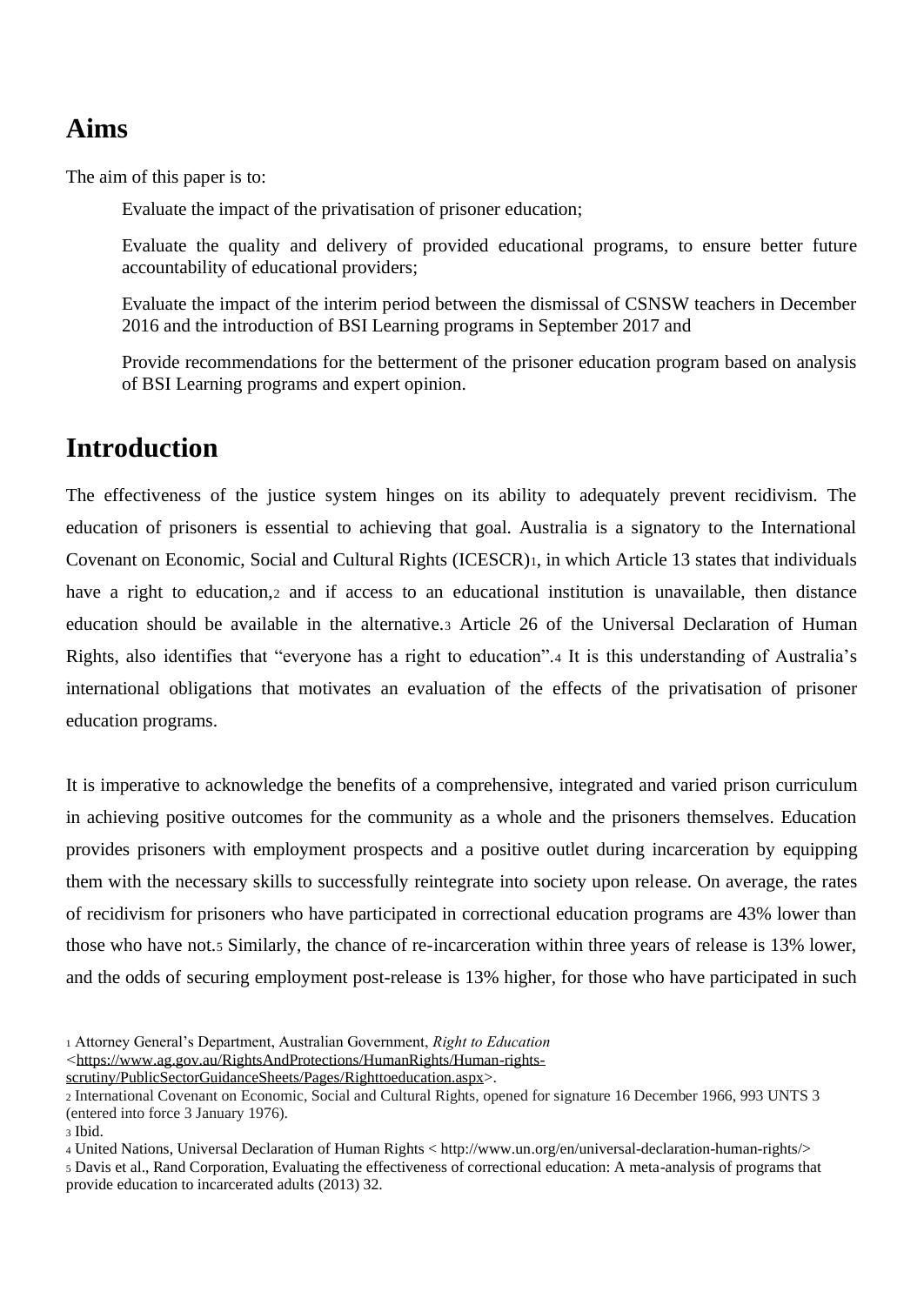programs.<sup>6</sup> As such, correctional education is instrumental in reducing recidivism rates and increasing the rates of securing employment post-release.

The provision of education in prisons by Corrective Services NSW (CSNSW) has undergone significant restructuring since May 2017. During this time it was announced that BSI Learning had obtained the contract to be the main education provider in NSW prisons. This resulted in the privatisation of prisoner education and, most significantly, the replacement of university-qualified education officers with trainers who hold a Certificate IV in Training and Assessment.

This report seeks to provide information on key performance indicators in order to evaluate the impact of the privatisation of prisoner education programs in NSW, in particular the structure administered by BSI Learning. The paper will primarily focus on teacher qualifications and the inability of the new system to meet the broad socio-economic needs of prisoners. This will involve a discussion of prisoner literacy and numeracy rates, and the lack of diversity in course options. By comparing the curriculum and structure of the current scheme against national and international teaching standards, through both direct observation and student and teacher evaluation, this report will clarify the quality of the education provided beyond the statistical inferences of supposed success publicised by Minister for Corrections, Mr David Elliot.

Although it is beyond the scope of this report, it is worthwhile to note that the provision of quality corrective services education is cost effective. Using the direct costs of correctional education programs, the Rand Report calculated that in order to 'break-even', education programs need to reduce the rate of incarceration by 1.9-2.6%.<sup>7</sup> This clearly indicates that providing correctional education is a cost effective long-term plan.

At the completion of this report, a series of recommendations, based upon analysis and expert opinion, will be presented with the aim of reforming and expanding the current educational opportunities available to incarcerated persons.

### **History - A Compromised Education System**

In 2016, the Government proposed the Better Prisons initiative, which involved a move towards privatising prisoner education. In May 2017, the Minister for Corrections, David Elliott, announced that

```
6 Ibid 39, 43-44.
7 Ibid 38.
```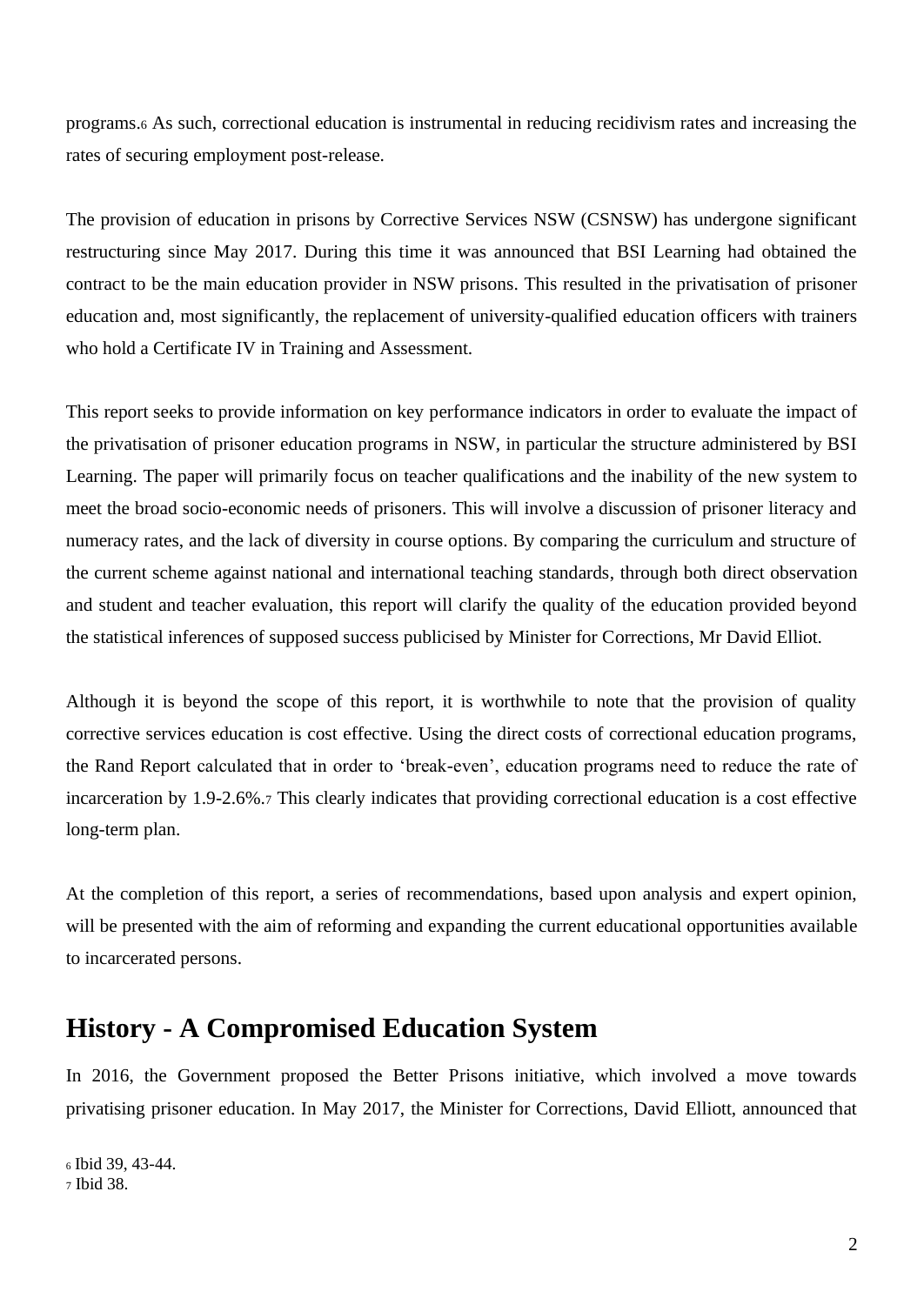BSI Learning had won the contract to provide education in NSW prisons. The contract between Corrective Services NSW and BSI Learning is worth \$27,000,000.<sup>8</sup> Consequently, 132 out of the 152 total qualified teachers were removed from NSW correctional facilities.<sup>9</sup>

BSI Learning has been operating in Queensland Corrective Services for over 16 years, and has been the provider of vocational education and training over the past 10 years10. A number of issues have arisen with the privatisation of prisoner education and the implementation of BSI Learning as the main provider of prisoner education. This report attempts to identify and address these main issues and concerns.

A limited number of credited teachers remain in the Intensive Learning Centres at Wellington, Lithgow, Mid North Coast and South Coast Correctional Centres.<sup>11</sup> Their aim is to provide full time education to prisoners and the attainment of nationally accredited certificates to assist inmates in developing social and learning skills to continue with further education and or employment.<sup>12</sup> CSNSW initially stated that they would retain 20 teachers for the aforementioned purposes; however, only 10-12 teaching positions have been filled according to the NSW Teachers Federation.<sup>13</sup>

The Minister for Corrections, David Elliott claimed that the change in prisoner education would double the number of inmates completing literacy and numeracy courses, stating:

"Corrective Services NSW plans to increase the number of inmates participating in education and training by 20%, making offenders job-ready upon release, more equipped to integrate into society and less likely to reoffend."<sup>14</sup>

"The number of inmates completing literacy and numeracy programs has increased by 53% since I have been the Minister."<sup>15</sup>

<sup>10</sup> David Elliott, 'Improving Inmate Literacy and Numeracy' (Media Release, 24 May 2017).

<sup>8</sup> Department of Justice, Education and Vocational Training Services - DJ 2016 – 73 (19 June 2017).

[<sup>&</sup>lt;https://tenders.nsw.gov.au/justice/?event=public.cn.view&CNUUID=A5D8A175-DB7F-AB73-0F927BCF113309B4>](https://tenders.nsw.gov.au/justice/?event=public.cn.view&CNUUID=A5D8A175-DB7F-AB73-0F927BCF113309B4).

<sup>9</sup> [Michelle Brown](http://www.abc.net.au/news/michelle-brown/6973502) and Philippa McDonald, 'NSW to spend \$237 million on compulsory rehabilitation for prisoners', ABC (online), 31 August 2016.

<sup>11</sup> Refer to Appendix B.

<sup>12</sup> Corrective Services NSW, Education Programs and Services (10 June

<sup>2016)&</sup>lt;https://www.correctiveservices.justice.nsw.gov.au/Pages/CorrectiveServices/programs/adult-education/adulteducation.aspx>.

<sup>13</sup> Statement from Teachers Federation NSW.

<sup>14</sup> Elliot, above n 10.

<sup>15</sup> Evidence to Portfolio Committee No. 4, Counter Terrorism, Corrections, Veterans Affairs, Parliament of New South Wales, Sydney, 4 September 2018, 29 (David Elliott).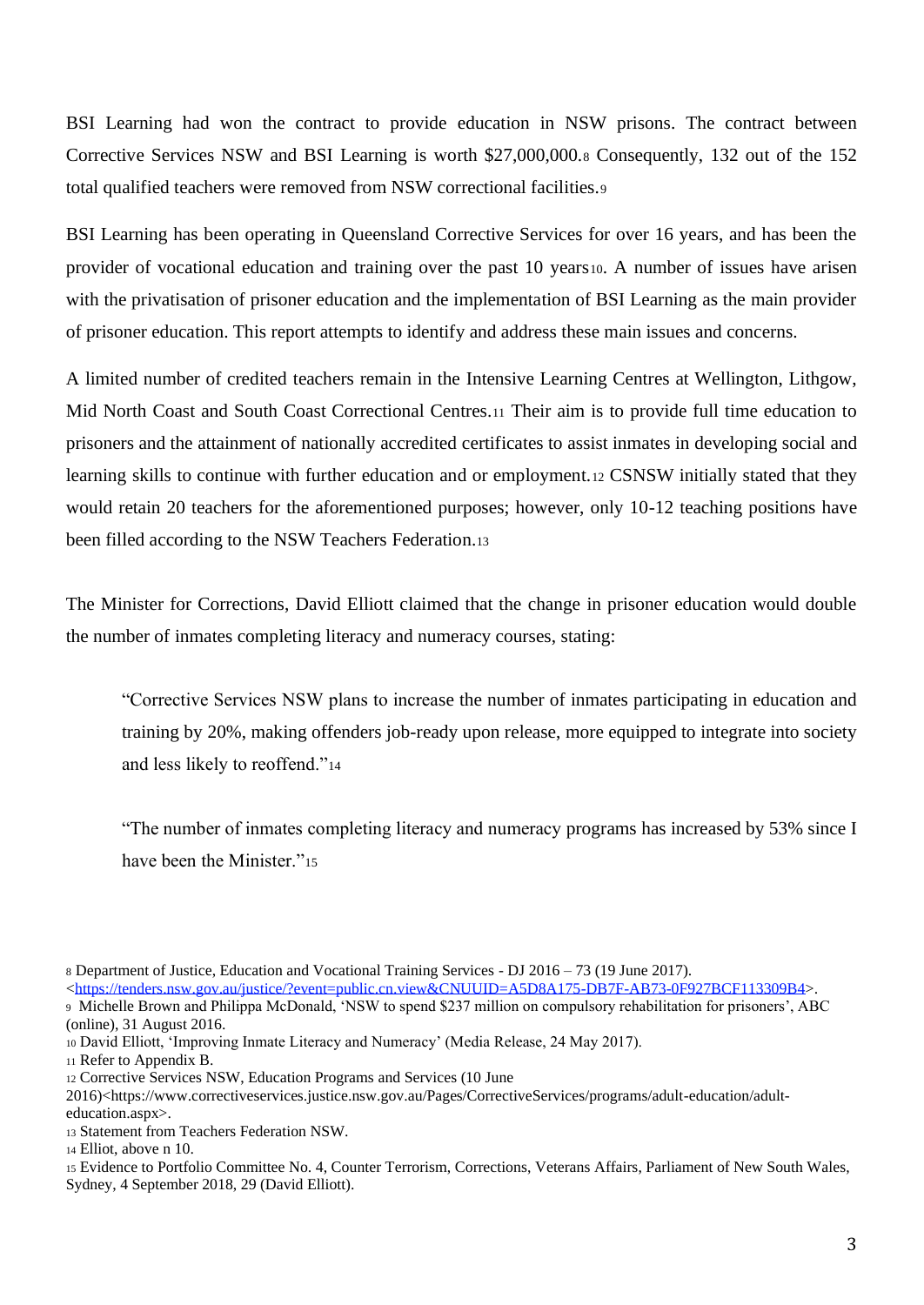However, concerns still remain over the shift towards a profit-focused education system as well as the quality and service of education to prisoners being significantly compromised by the privatisation of NSW prisons. These issues will be addressed in this report.

### **1. Assessment of Prisoner Needs Upon Reception**

A computerised process has replaced the previously personalised assessment procedure for language, literacy and numeracy skills. The new computer-based test asks prisoners to select the correct answer from one of six possible statements. This system decreases the quality of assessment as it allows for guesswork, and fails to assess writing skills in any capacity. Furthermore, the lowest grade attainable by prisoners is a 'Level 1'. Such indiscriminate categorisation prevents those who are essentially illiterate from being appropriately identified and educated. Ms Maxine Sharkey, from the Teacher's Federation has stated, "the computerised assessment inflates the rate of success and then overlooks the genuine needs of the most needy inmates."<sup>16</sup> Thus, core components of literacy and education for incarcerated persons have been neglected because computerised assessments inaccurately represent educational competence in inmates, failing to identify their education needs and ultimately impeding the development of their skills.<sup>17</sup>

Furthermore, as reported in the 'Budget Estimates 2017-2018 Supplementary Questions Legislative Council Friday 29 September 2017':

A mass-sacking of qualified teachers occurred in December 2016;

TAFE was hired between January 2017 – June 2017 to provide training and education services;

BSI Learning was awarded the contract in May 2017, with the full range of programs rolled out in September 2017;<sup>18</sup> and

According to Hon Shaoquett Moselmane MLC: "Corrective Services NSW teachers have continued to deliver education programs in the Intensive Learning Centres at Wellington, Lithgow, Mid North Coast and South Coast Correctional Centres. Corrective Services NSW has a Memorandum of Understanding with TAFE NSW".<sup>19</sup>

<sup>16</sup> Ms Maxine Sharkey for the NSW Teacher's Federation (Speech delivered at the Expanding NSW Prisoner Eudcation Opportunities Forum, NSW Parliament House, 26/09/18).

*<sup>17</sup>* University of Leicester, *What is Computer Assisted Assessment?* 

<sup>&</sup>lt;https://www2.le.ac.uk/Members/rjm1/talent/book/c3p2.html>.

<sup>18</sup> Budget Estimates 2017-2018 Supplementary Questions Legislative Council Friday 29 September 2017.

<sup>19</sup> Refer to Appendix B.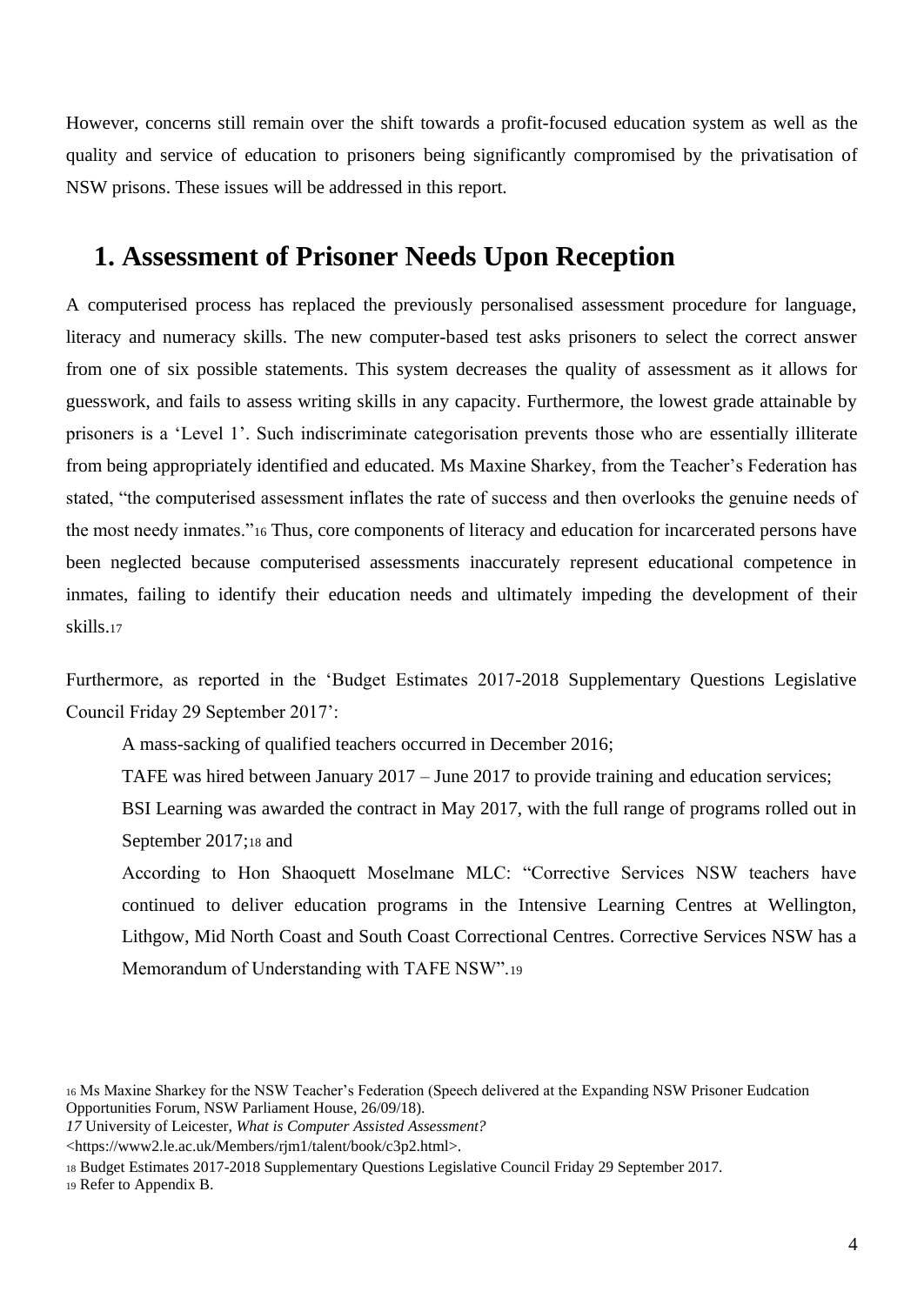Evidently, there were a number of issues that were not accounted for during the interim period of the removal of qualified teachers in December 2016 and the implementation of BSI Learning's programs in September 2017. It appears that no courses were offered between the sacking of teachers in December 2016 and the rehiring of TAFE services in January 2017. It must also be noted that TAFE does not provide Language, Literacy and Numeracy services. This highlights the need for increased care and focus on the prisoner education system along with the necessity of basic levels of education at all times.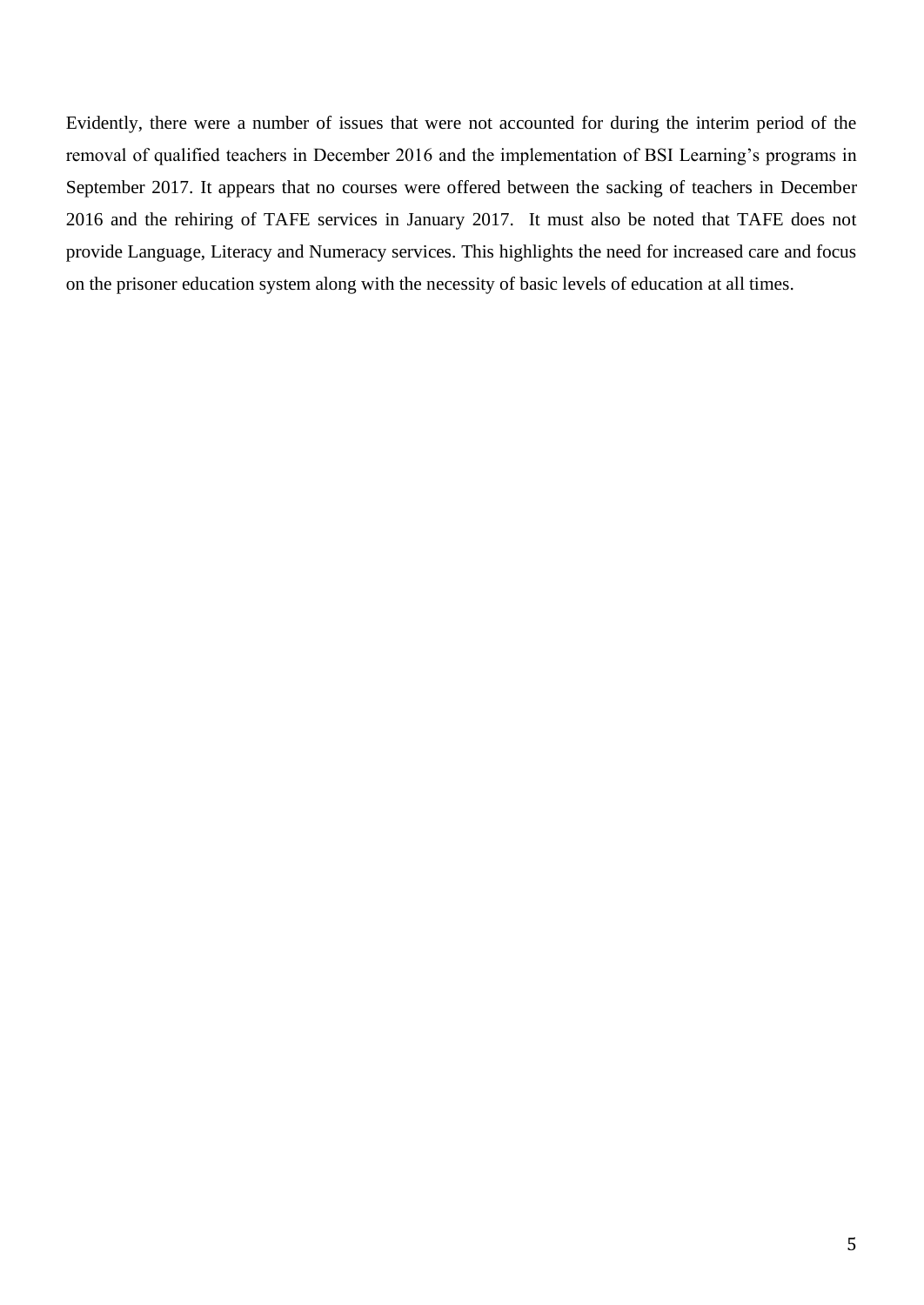### **2. Access to Education**

Access to education is essential to prisoner outcomes after their release. Dr Anne-Marie Martin, for Corrective Services NSW (CSNSW), stated BSI Learning delivers "services for learning opportunities to increase literacy and numeracy skills." She affirmed that every prisoner in the system can access Certificates I and II in literacy and numeracy. Further education is conducted in the Intensive Learning Centres by CSNSW staff in four prisons only. Previously, there were also opportunities for distance education with outside institutions supported by CSNSW staff. The opportunities are much more limited now, and in some prisons not supported at all, due to decreased staff levels with distance education provision being designated a non-core activity. This means almost no education is available above Certificate I and II.

The current model has significant shortcomings in delivering educational outcomes. The highest level of qualification offered is only at the Certificate II level which is not offered at all prisons. The courses run in 10-week blocks, and requires the participation of at least 6-10 students. This is in contrast to the flexibility that was available before privatisation, where classes would run with smaller numbers, at alternating times and for students at all levels.

In addition, until recently, there were minimal mechanisms in place to accommodate inmates who speak English as a second language; a clear obstacle in achieving increased learning opportunities. Disturbingly, there are no inmates receiving ESL provision at this time despite the urgent need for prison survival as well as long term rehabilitation needs. As of 15 October 2018, TAFE NSW began conducting Basic English language courses for inmates who require speaking support to participate in present correctional and future employment environments.<sup>20</sup> Mr Guy Zangari, the Shadow Minister for Corrections, has stressed that without foundational literacy and numeracy knowledge, inmates would not be able to successfully fulfill vocational roles.

Dr Martin asserted that the agreements with BSI Learning and TAFE NSW "involve opportunities and training in a variety of vocational areas, including "cleaning operations, hospitality, kitchen operations and food safety". She also anticipated that the introduction of in-cell technology would expand educational opportunities.

<sup>20</sup> Community Justice Coalition correspondence with Dr Anne Marie Martin.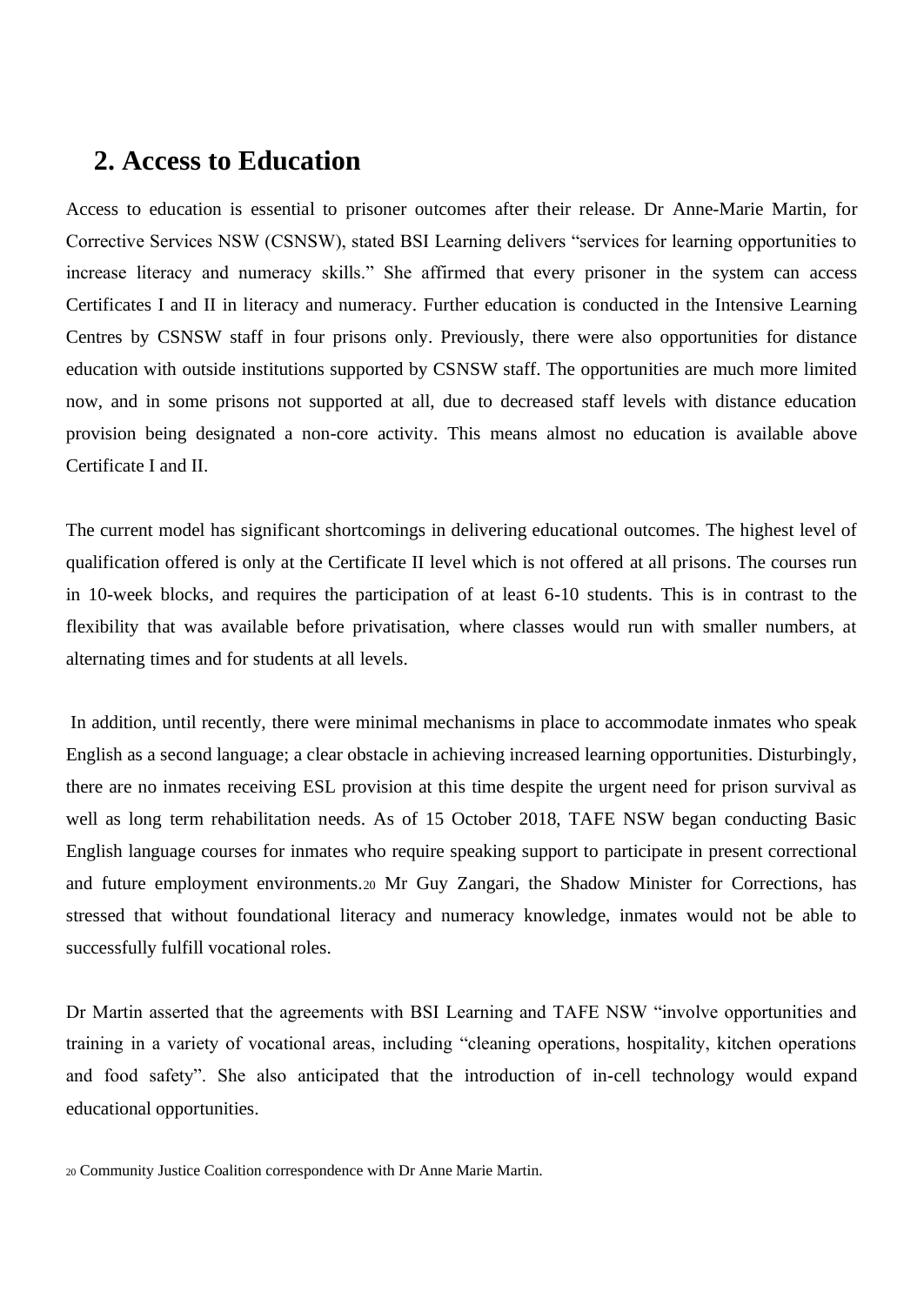#### **2.1 Access to Education on Remand**

Dr Martin stated that people on remand for more than six months have access to all educational programs at any correctional centre. People on remand for less than six months have access to a Foundational Skills Package, if identified by staff as being in need. Independent support staff and prisoners have strongly disputed this assertion, regarding it as a statement of principle that has not been implemented in practice.

Corrective Services NSW has acknowledged that "…more is required for people in custody who cannot participate in learning opportunities at a certificate level."<sup>21</sup> There has been discussion surrounding collaboration with the Literacy for Life Foundation to better aid those that need assistance with improving basic skills prior to attempting a Foundational Skills Package.<sup>22</sup> Experts have criticised this suggestion, as it would result in the prisoners who need the most help being educated by volunteers rather than professionally qualified teachers.

### **3. Qualification of Teachers**

Ensuring that teachers have the necessary qualifications is crucial to ensuring the highest level of education in the prison system. The minimum accepted qualification of teachers prior to the privatisation of educational provision was that of a university degree ("Full-Time Equivalent [FTE] Teachers") whereas the minimum qualification for BSI trainers is a Certificate IV qualification. Furthermore, according to Hon. Shaoquett Moselmane MLC, "BSI is required to meet standards set by Australian Skills Quality Authority (ASQA)… BSI Learning Trainers are required to hold qualifications as described in the Standards for Registered Training Organisations (RTOs) 2015."<sup>23</sup> Evidently there has been a shift in teaching standards as a result of the privatisation of prisoner education.

Mr Zangari has highlighted this detrimental shift, arguing, "When you remove qualified teachers from a system...you really undermine educational opportunities" 24. This emphasizes that qualified teachers invest in students under their care in a way that vocational trainers simply do not, given their focus is limited to competence. Further, Ms Sharkey, Deputy Secretary of the NSW Teachers Federation, criticised the government for "outsourc[ing] public employment wherever possible, … [with] no

<sup>21</sup> Martin, above n 20.

<sup>22</sup> Ibid.

<sup>23</sup> Refer to Appendix B.

<sup>24</sup> Mr Guy Zangari (Speech delivered at the Expanding NSW Prisoner Eudcation Opportunities Forum, NSW Parliament House, 26/09/18).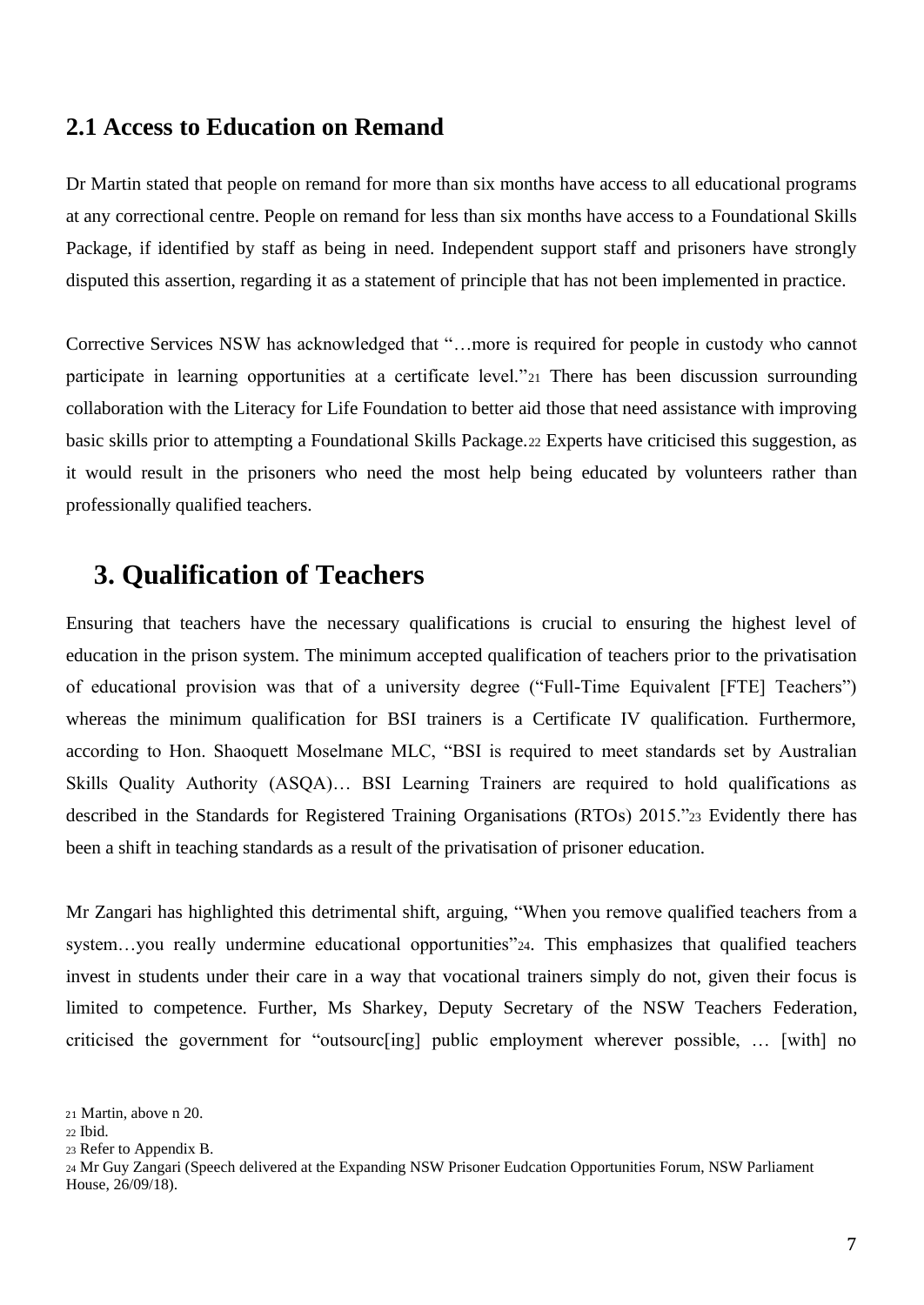commitment to education"<sup>25</sup> and characterised this policy choice as an ideological one. Thus, she highlights the imminence of specialist teaching qualifications to improving and sustaining a reasonable standard of prisoner education.

According to Hon. Shaoquett Moselmane MLC: "BSI is required to meet standards set by Australian Skills Quality Authority (ASQA)—the national regulator for Australia's vocational education and training sector. ASQA regulates courses and training providers to ensure nationally approved quality standards are met. BSI Learning Trainers are required to hold qualifications as described in the Standards for Registered Training Organisations (RTOs) 2015."<sup>26</sup>

The current information on education programs, sourced from Chapter 8 Corrective Services: Report on Government Services (ROGS) 2018, states that there are four types of programs offered: Pre-certificate Level 1 courses, Secondary School Education, V.E.T, and Higher Education.<sub>27</sub>

According to the BSI Learning tender, the number of BSI Learning trainers proposed for Corrective Services was: 15 full time trainers, 5 full time project team members, 15 part time trainers and admin staff, and a team of contract trainers and staff, should the work load increase.

Please refer to Appendix C for an overview of the standards required for education and training in Australian Correctional Centres.

### **4. Analysis of BSI Outcomes**

Improving literacy and numeracy rates through vocational education and training has been shown to reduce rates of recidivism.<sup>28</sup> It is therefore essential that this be a primary focus in NSW Correctional Centres. According to an ABC News article published 11th May 2016, Corrective Services Minister David Elliott said teaching would continue to be a focus, and the reforms would more than double the number of inmates completing literacy and numeracy courses.<sup>29</sup> Dr Martin has indicated that the new model under BSI Learning has been highly successful since its implementation compared to inmate education statistics from the financial year of 2015/16. Dr Martin has stated that "the number of inmates completing core skills assessments has tripled, the number of inmates completing literacy and numeracy

<sup>25</sup> Sharkey, above n 16.

<sup>26</sup> Refer to Appendix B.

<sup>27</sup> Productivity Commission, Parliament of Australia, Report on Government Services (2018) Part C [8A.5].

<sup>28</sup> Sandra Duncan, '"Reading Together" to Lower Recidivism Through Strengthening Family Connections in Embedded Literacy Programs' (2011).

<sup>29</sup> Ibid.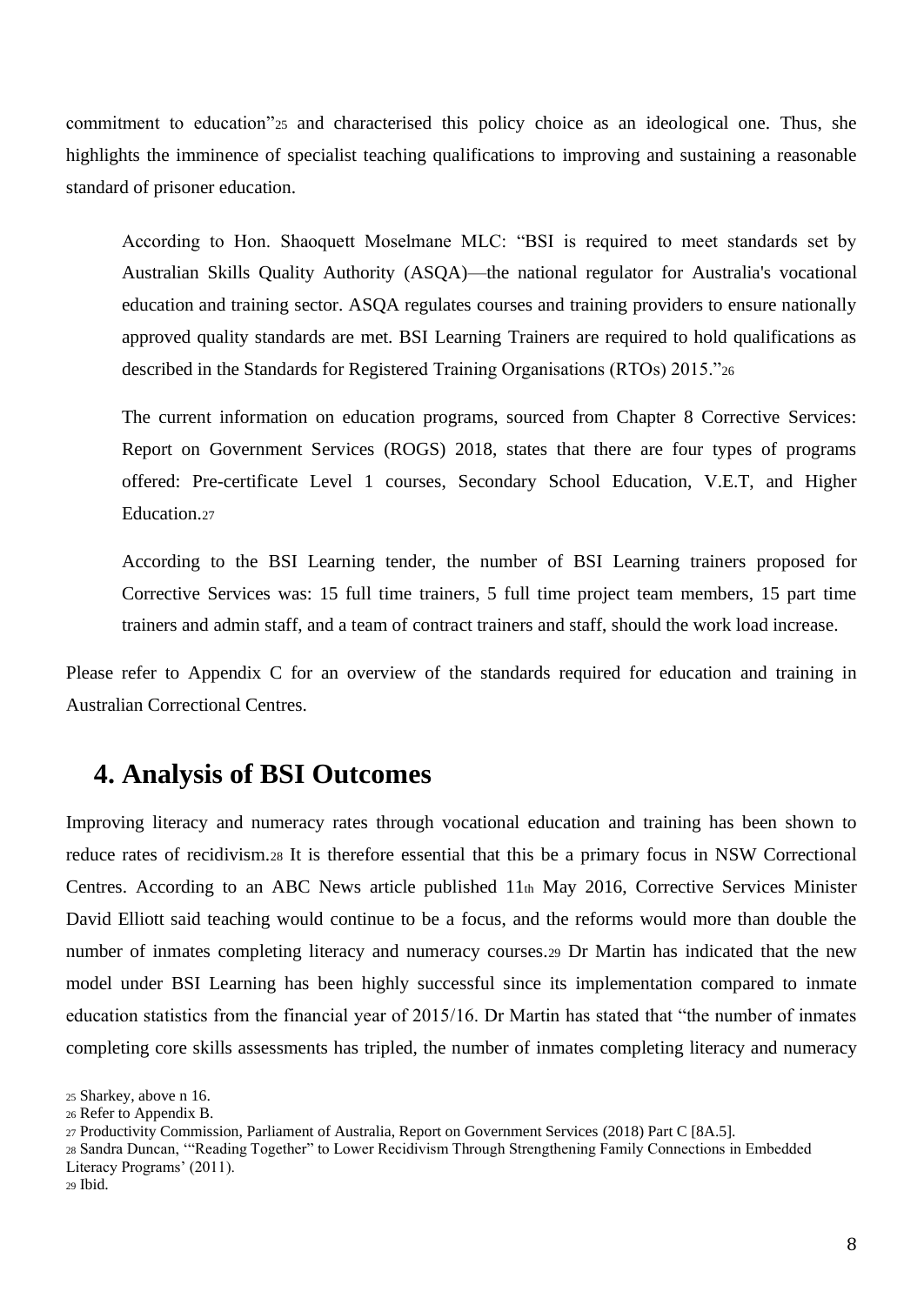programs has increased by 43 per cent and the number of inmates participating in vocational training has increased by 77 per cent."<sup>30</sup> These statistics however, must be viewed in light of the changes made to the methods of assessment, structure of the curriculum, and the increased pressure on Registered Training Organisations (RTOs) to pass students.

#### **4.1 Methods of Assessment:**

BSI Learning has replaced the previous personalized assessment procedure for Language, Literacy and Numeracy (LLN) assessment tool with a computerized process. This process is a multiple choice style computer-based assessment, which purports to examine reading and numeracy. According to the Teachers Federation, the assessment tool does not assess writing, which is a very important domain and is usually the skill in which students are weakest. The method of assessment – whereby students choose the best answer from a list of given possibilities - allows for a large element of guesswork. Further, the lowest grade attainable by prisoners is a 'Level 1', which means there is no indication of improvement for students who were previously illiterate. This has allowed CSNSW to make claims that 'the situation is not as bad as we had thought' and these manufactured results downplay the need for LLN provisions.<sup>31</sup> Core components of education for incarcerated persons have been neglected because computerized assessments inaccurately represent educational competence in inmates, failing to identify their educational needs and ultimately impeding the development of their skills.<sup>32</sup> When analyzing the context of this issue, it is clear that the data used is distorted because despite the fact that inmates' LLN levels appear to have improved, their educational competence remains questionable.

Previous overall assessment results found that approximately 67% of inmates were either at or below Certificate 2 level; that is below a Year 10 level.33 It is the opinion of this report that there appears to be no recent statistical evidence of recent inmates educational levels since the privatisation of prisoner education and the introduction of BSI Learning.

<sup>30</sup> Martin, above n 20.

<sup>31</sup> Ibid.

<sup>32</sup> University of Leicester*,* above n 17.

<sup>32</sup> Devon Indig, Libby Topp, Ross Bronwen, Hassan Mamoon, Belinda Border, Shalin Kumar and Martin McNamara, '2009 NSW Inmate Health Survey: Key Findings Report' (Research Report, Justice Health, 2010).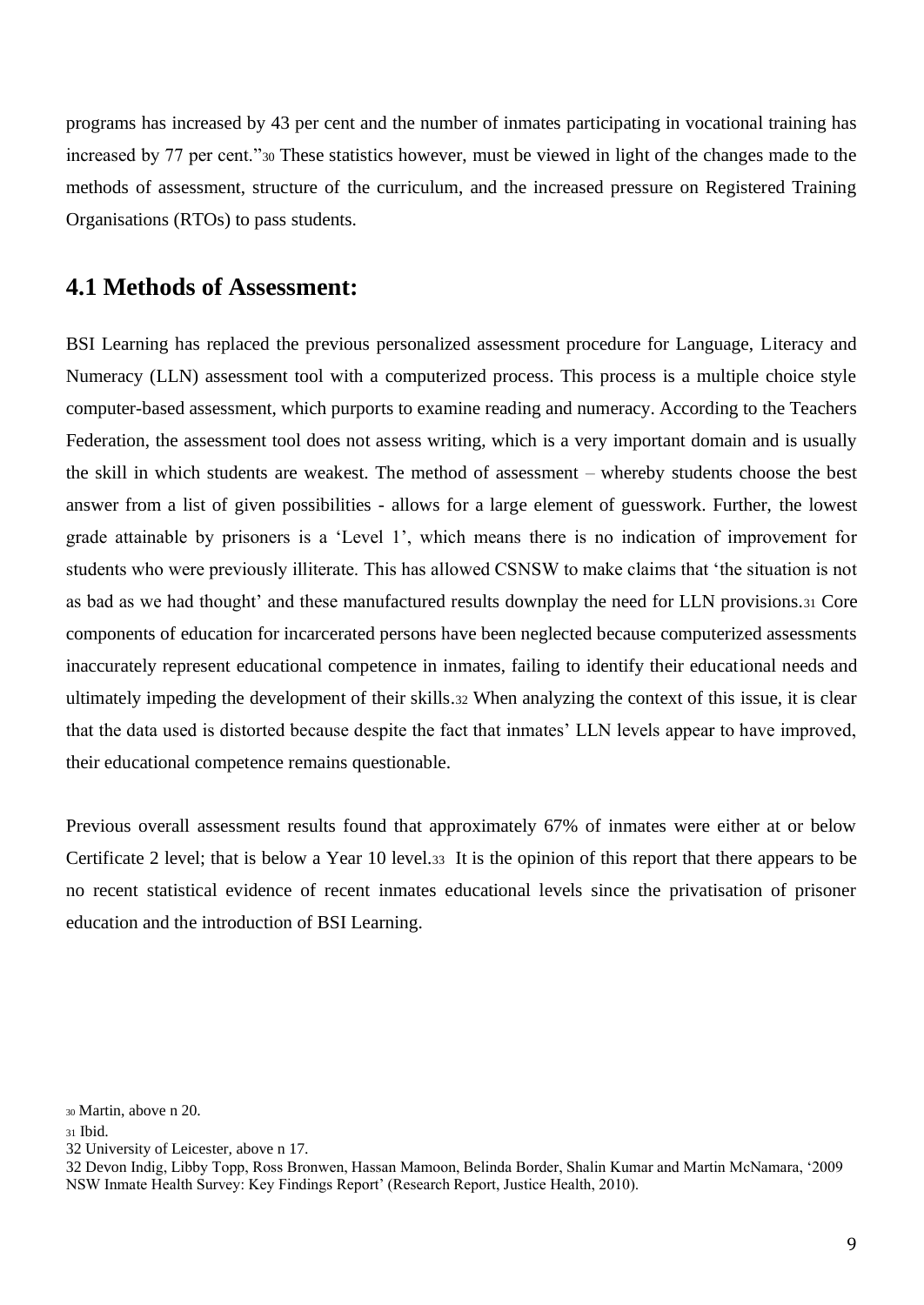#### **4.2 Structure of Curriculum:**

BSI Learning changed the curriculum from the Access Employment Education and Training (AEET) and Certificates in General Education for Adults (CGEA) previously used by corrective services, to the Foundational Skills Curriculum. Experts see this as an inferior qualification. Dr Martin, from CSNSW, stated that 'completion' of a literacy and numeracy program was considered an "achievement of a qualification as defined by the Australian Qualifications Framework (AQF)".<sup>34</sup>

Issues with BSI Learning's structure revolve around the rigidity and overall quantity of the curriculum. BSI Learning only allocates 60-140 hours for certificate program completion, although it was previously intended to take 300 hours. The limited period of time allocated presents a hindrance to the progressive development of skills needed for prisoners to successfully reintegrate into society upon release.<sup>35</sup> Dr Martin responded by indicating that the current inmate education strategy expects inmates to remain enrolled within a qualification program for up to four 10-week delivery blocks, totaling up to 320 hours of instruction at each qualification level.<sup>36</sup>

Further, classes run in 10-week blocks are problematic as they inhibit the learning experience of inmates due to its prescriptive nature. BSI Learning delivers education in a linear and rigid form, with little room for teacher creativity. This detracts from the quality of education because creativity and flexibility are integral to teaching students of different abilities, ages and cultural backgrounds. Additionally, BSI learning requires the participation of at least 6-10 students in each course, in contrast to the more dynamic model prior to privatisation which was more accommodating for students at all levels. Dr. Martin claims that BSI's strategy has adopted a more systematic approach by tailoring the duration of the course to the commencing skill level of inmates, such that those with existing competencies may attend fewer delivery blocks37. Still, this proposed solution is vulnerable to misrepresentation, argued in the above section regarding the methods of assessment.

#### **4.2.1. Concerns over BSI Learning Curriculum**

A number of concerns have been raised surrounding BSI Learning's current operation and delivery of education.

<sup>34</sup> Martin, above n 20.

<sup>36</sup> Martin, above n 34.

<sup>35</sup> Sharkey, above n 16.

<sup>37</sup> Martin, above n 20.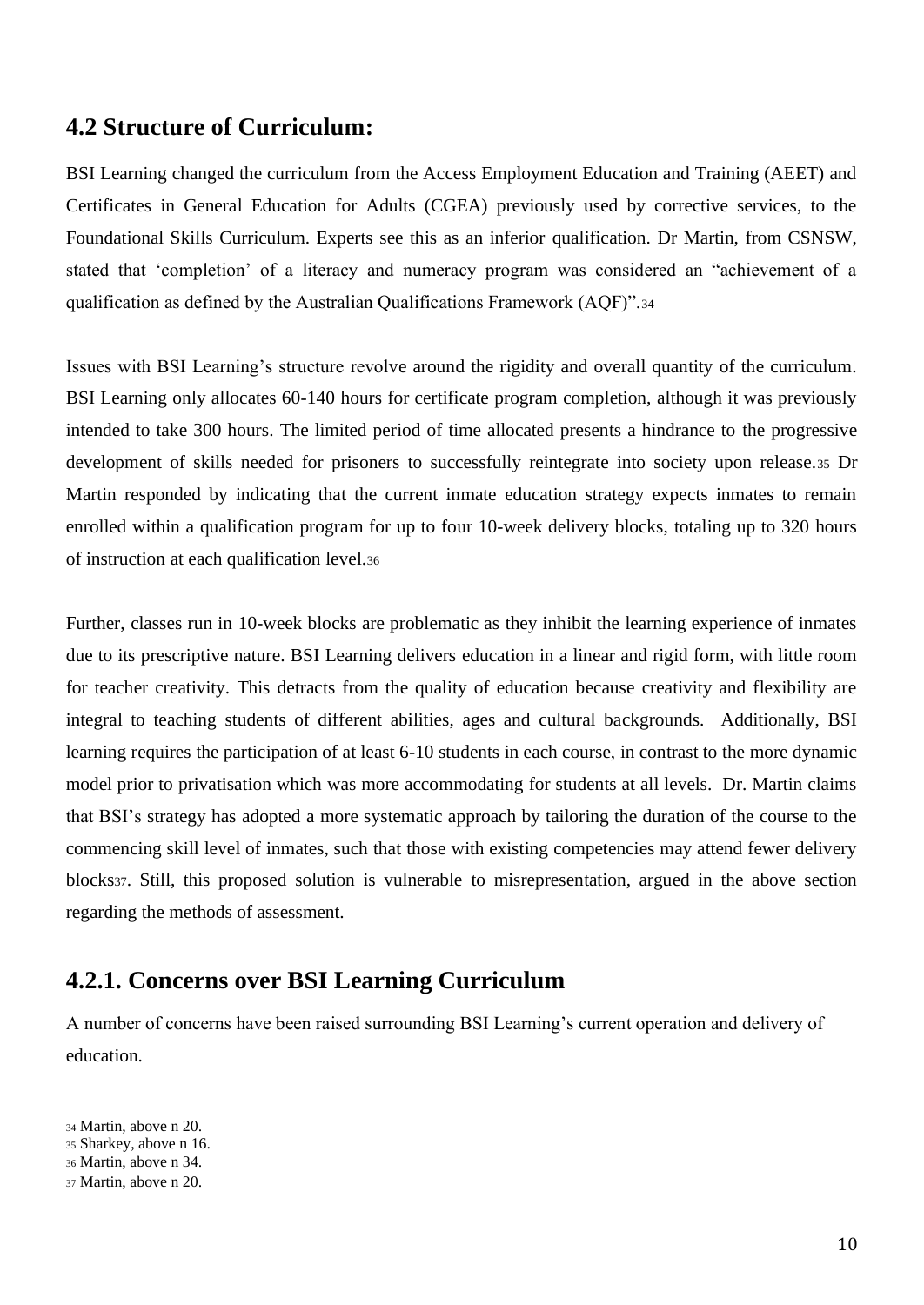- The structure of BSI Learning's current curriculum gives preference to students with the lowest level of knowledge. As a result, students who have completed the first level in a course are prevented from progressing until other students have reached the same stage.
- There are no mixed level classes and BSI trainers are encouraged to prioritise students with the lowest level of education. This means once the ten-week training block has finished students are unable to progress as the trainers are encouraged to create another class for the lowest level of educated inmates.
- Due to the rigidity of class structures, there are limited options for advanced students. Consequently, advanced students may not have access to appropriate classes; thus, they miss out on an education entirely.
- The 2018 Report on Government Services provides information for the delivery of educational services.<sup>38</sup> Refer to Appendix C for the Key Performance Indicator (KPI) for prisoner employment participation.
- There remain many gaps in knowledge regarding further details on the delivery of educational services.
- In the examination of proposed expenditure for the portfolio area (Portfolio Committee No. 4 Legal Affairs) on 5th September 2017, David Elliott states:
	- o "So far there has already been an 82 per cent increase in inmates completing core skills assessments and a 105 per cent increase in inmates participating in education planning on the last financial year. I am thrilled at the figures so far. As I think I said in last year's estimates committee hearing, in my mind the focus on rehabilitation should always start and end with literacy skills."<sup>39</sup>

<sup>38</sup> Productivity Commission, above n 27.

<sup>39</sup> Evidence to Portfolio Committee No. 4, Counter Terrorism, Corrections, Veterans Affairs, Parliament of New South Wales, Sydney, 4 September 2018, 29 (David Elliott).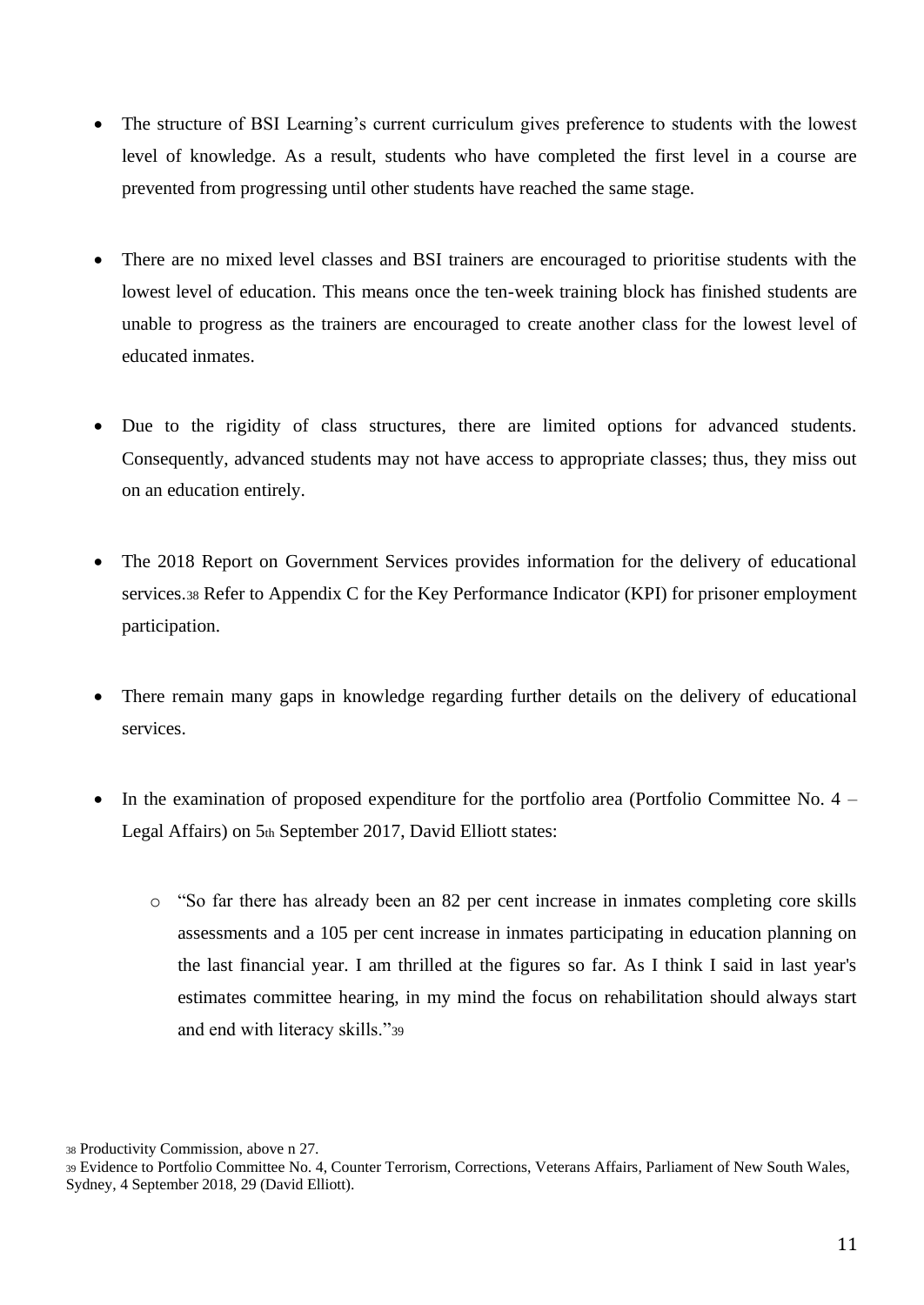• Dr Anne-Marie Martin has stated that in order to better facilitate the gap in educational differences, "[o]pportunities with the Literacy for Life Foundation are being considered for those that need assistance".<sup>40</sup> However, it is unclear whether these programs are likely to go ahead.

Thus, estimates as to the success of the current privatized education model have been skewed by the above factors, which we must take into consideration. There remain a number of questions regarding BSI Learning's delivery of educational outcomes that remain are unanswered. The BSI Learning model appears to be inadequate for catering the full range of education needs of prisoners. The rigid class structures and educational material is inappropriate for the large educational and socio-emotional needs of prisoners. Thus, the privatised model of BSI Learning should be reconsidered to allow for greater flexibility in structure in order to better facilitate the needs of prisoners, maximising their overall educational experience and skills attainment.

#### **4.3 Pressure on RTOs:**

Additionally, RTOs face a conflict of interest due to being funded based on the results they report, which influences their educational practices. In collaboration with CSNSW, RTOs are expected to increase the number of prisoners participating in education and training by 20%.<sup>41</sup> Dr Martin stated that "BSI Learning have just been issued with a 5 year Australian Skills Quality Authority Registered Training Organisation<sup>42</sup> (ASQA RTO) registration without the requirement to undergo audit," indicating that BSI must comply with RTO Standards. Thus, although BSI Learning's statistical achievements may seem largely positive, the ways in which the results are being produced have undermined the curriculum's actual value and effectiveness.

### **5. Arts and Music**

Arts and Music classes are a crucial aspect of prison education. They do not just offer a therapeutic and educational experience, but also serve as a gateway to general education and training once rapport and

<sup>40</sup> Community Justice Coalition correspondence with Dr Anne Marie Martin.

<sup>41</sup> BSI Learning, Learning expands their footprint in inmate education in two states (June 2017)

[<sup>&</sup>lt;http://www.bsilearning.edu.au/blog/item/244-inmate-education-in-two-states>](http://www.bsilearning.edu.au/blog/item/244-inmate-education-in-two-states).

<sup>42</sup> BSI Learning Participant Handbook (p. 9-10), an instructor needs to possess a Certificate IV in Training and Assessment to qualify as a trainer for this program. BSI Learning Student Handbook v4 August 2017, RTO ID 21371

[<sup>&</sup>lt;https://www.parliament.nsw.gov.au/committees/DBAssets/InquiryOther/Transcript/11017/ASQs%20-%20Elliott.pdf>](https://www.parliament.nsw.gov.au/committees/DBAssets/InquiryOther/Transcript/11017/ASQs%20-%20Elliott.pdf). Duration of registration not specified here.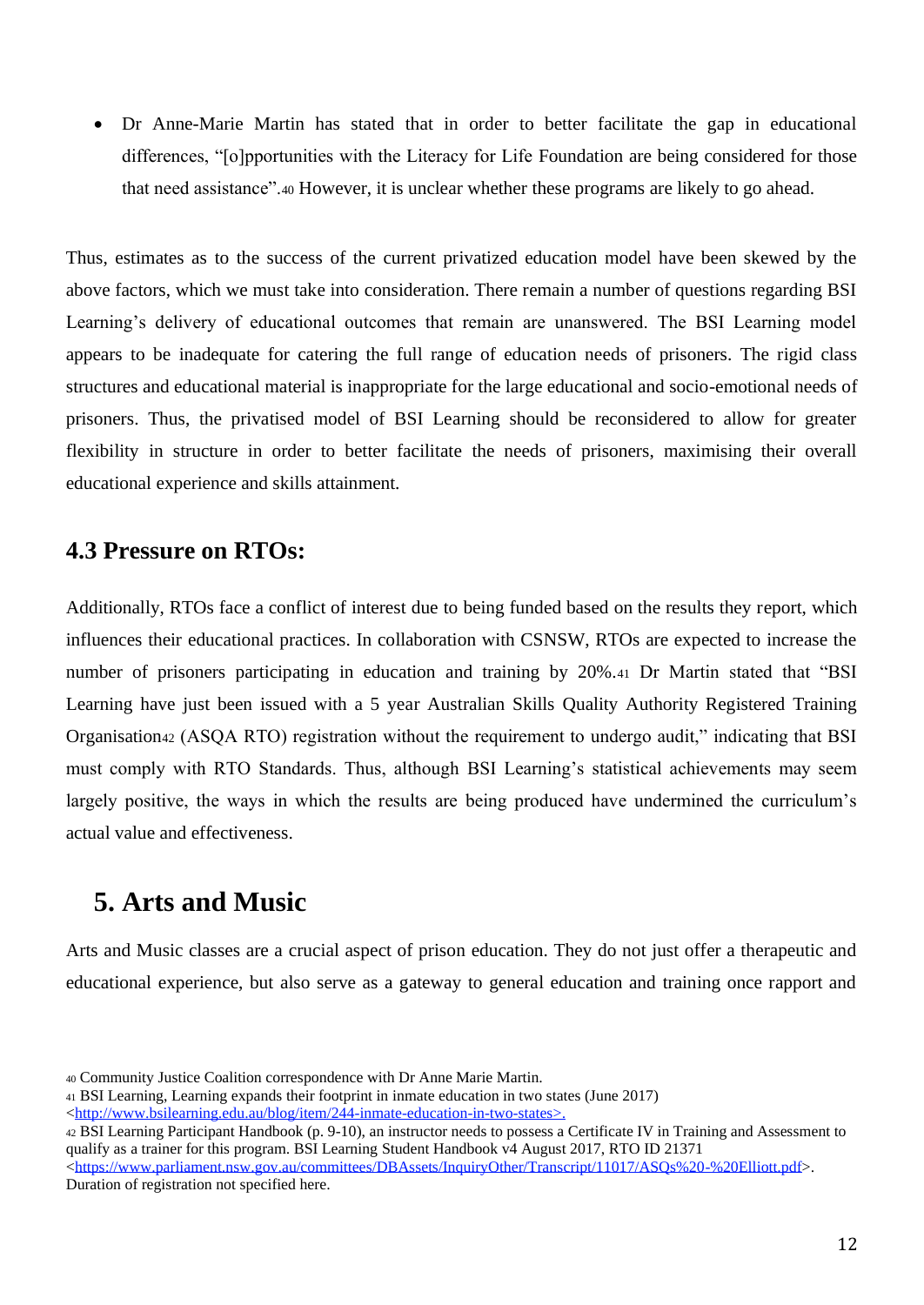faith in education is established.<sup>43</sup> Furthermore they assist inmates in developing social and communication skills, therefore improving the process of reintegrating into society.<sup>44</sup> Moreover, these classes provide a source of future income for the inmates, and reduce mental illness and unhealthy behaviours, by giving a healthy way to deal with emotions. These art classes may also allow inmates to develop digital skills, which again may contribute to their potential future incomes.<sup>45</sup> Arts and Music classes can help with the learning and teaching of literacy, research has shown that a relationship exists between phonological awareness and literary skills. <sup>46</sup> Furthermore, they are complementary to the policy for Aboriginal and Torres Strait Islander inmates, which is discussed further in the next section, giving them access to opportunities that recognise their land, cultural beliefs, etc.

Despite their merits, Art and Musical based subjects are not yet provided generally under the BSI program in NSW correctional centres, with the exception of TAFE NSW Arts, which is only available at the Macquarie Correctional Centre. This stagnant approach to the arts may be partially attributed to a difference in operating philosophy and funding arrangements from other correctional centres within the state.<sup>47</sup>

Currently, the lack of importance placed on Art and Music classes in reflected in the non-existent or poor art facilities in CSNSW. Up to now, art teachers have had no participation in the design of the facilities needed for this purpose, which led to inadequate equipment and installations. Art classrooms are often cells or corridors.<sup>48</sup> Art teachers suffer from abusive behaviours and they are not granted the regular supervision that other non-custodial areas of work are provided, such as psychologists.<sup>49</sup>

### **6. Aboriginal Cultural Classes**

BSI Learning at present offers no form of Aboriginal education, despite the disproportionate representation of Aboriginal and Torres Strait Islander people (ATSI) across NSW gaols. ATSI incarceration and over-representation in the criminal justice system is a complex challenge to overcome.

<sup>44</sup> Statement from Teachers Federation NSW.

<sup>47</sup> Martin, above n 20. <sup>48</sup> Ibid.

<sup>49</sup> Ibid.

<sup>43</sup> Lee Michael Johnson, 'A Place for Art in Prison: Art as A Tool for Rehabilitation and Management' Southwest Journal of Criminal Justice.

<sup>45</sup> Ibid.

<sup>46</sup> Sheila Douglas Peter Willatts 'The relationship between musical ability and literacy skills' (1994) 17(2) Journal of Research in Reading 99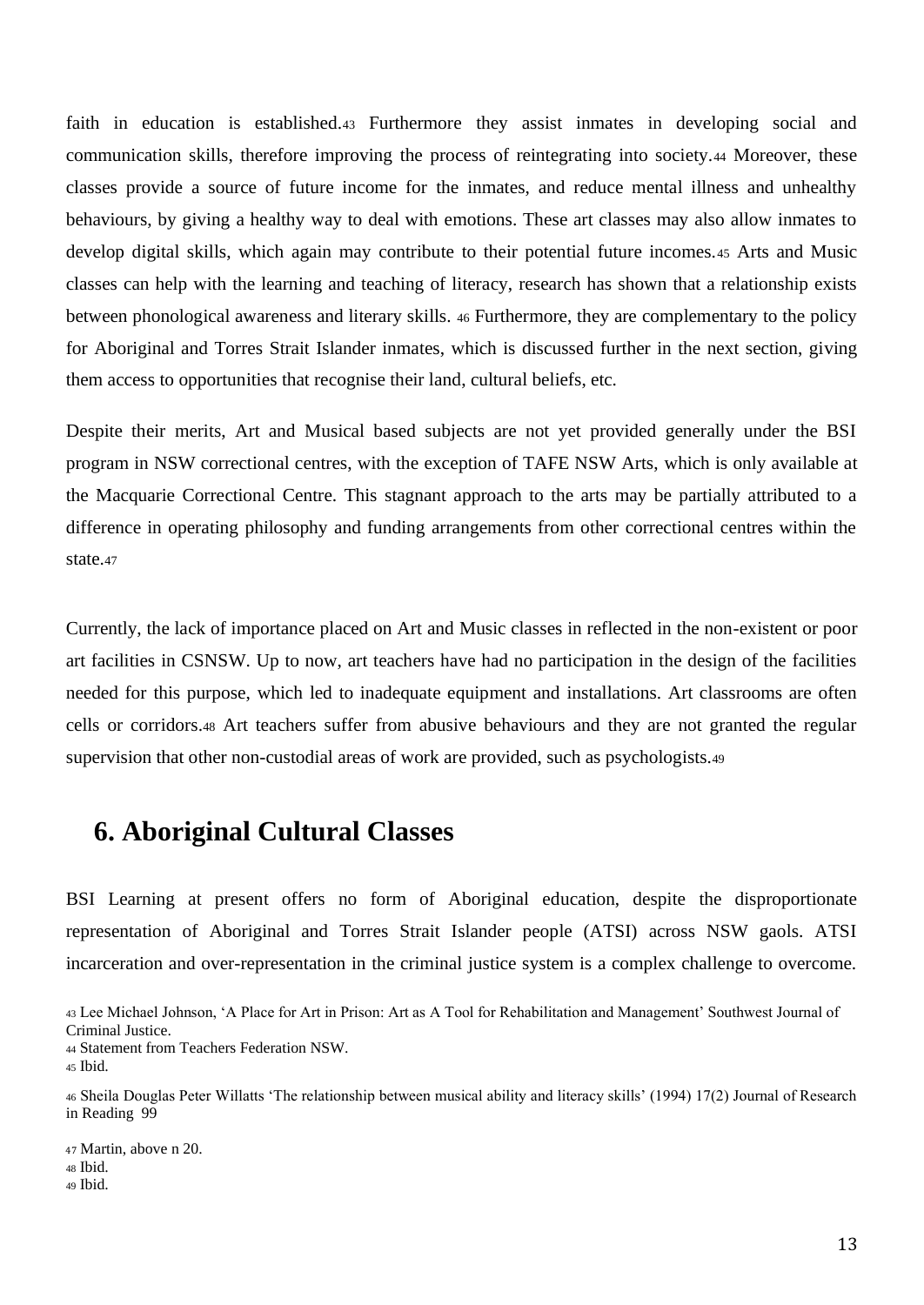It requires proactive institutional reform whereby the educational needs of ATSI prisoners are met, namely recognition of connection to culture. Whilst there have been numerous recommendations in support of such a provision, the West Kimberly Regional Prison remains among the only corrective services in NSW to recognize and continue the spiritual and cultural education of incarcerated indigenous Australians.

A 2017 study by BMC Public Health on Australian Indigenous people in custody50, 'cultural engagement' was significantly associated with non-recidivism. The findings of the study emphasise the importance of culture for Indigenous people in custody and a greater need for correctional institutions to accommodate Indigenous cultural considerations. Indeed, the study showed that having pride in one's Indigeneity, possessing knowledge about one's tribal background and ascribing a level of personal significance to cultural knowledge engendered greater engagement. It is noted that Aboriginal and Torres Strait Islanders are heterogeneous peoples. Therefore programs must indeed reflect the notion that individuals may vary widely in how they identify culturally.

The "Torch" Indigenous Arts in Prison and Community Program in Victoria<sup>51</sup> is an exemplar program for relating to Aboriginal Culture Classes. The Program has two objectives 1) Through art, cultural, and arts vocational support, provide a forum for cultural exploration, expression and strengthening for members of the Indigenous community who are incarcerated, and 2) Through supporting creative skills and connection to culture, work with participants to find a new way forward on their return to community and reduce rates of recidivism.<sup>52</sup>

### **7. ESL Classes**

On the 15 October 2018, English language courses through TAFE NSW commenced to provide inmates who required the development of Basic English language skills to participate in present correctional and future employment environments.<sup>53</sup>

According to Corrective Services NSW, "Inmates in NSW correctional centres do not have access to the internet which greatly restricts the delivery of distance education courses and the inmate's ability to

<sup>50</sup> Shepherd Stephane et al, 'The Impact of Indigenous Cultural Identity and Cultural Engagement on Violent Offending' (2017) 18 BMC Public Health 17.

<sup>51</sup> The Torch, Skink, Creating new pathways through art and cultural learning [<https://thetorch.org.au/>](https://thetorch.org.au/)

<sup>52</sup> Ibid.

<sup>53</sup> Martin, above n 20.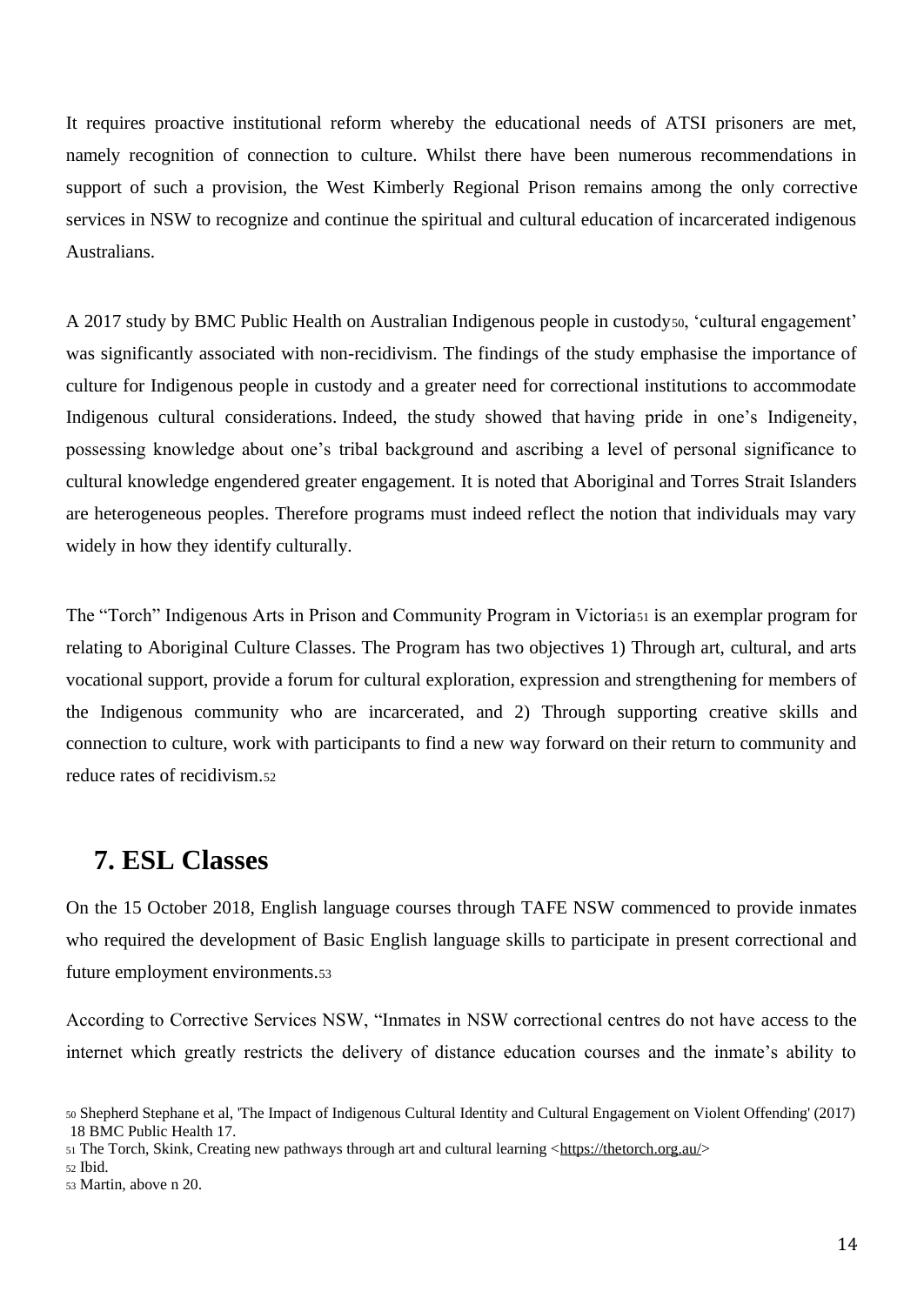undertake research."<sup>54</sup> As will be revealed below, a number of jurisdictions allow distance education in correctional centres and has outlined the benefit of such.

### **8. Recommendations – Expanding Educational Opportunities**

#### **Stephen Seymour—University of Southern Queensland—Making the Connection Project**

Prisons in most Australian jurisdictions are not permitted to access online learning technologies due to procedural restrictions prohibiting prisoner access to the Internet. Formal education and training delivery to prisoners is currently provided in non-digital forms, usually in the form of blocks of printed text. Although this method enables access to course materials, it does not develop digital literacy in incarcerated students, and these skills are becoming more essential to pursue formal learning outside of correctional centres. Currently, there are few programs offered to incarcerated students that adequately prepare them for entry into higher education and even fewer that provide incarcerated students with the opportunity to use modern Information and Communication Technologies (ICTs).

The 'Making the Connection' projects seeks to bring "Offline" digital technologies (that do not require internet access) into correctional centres as a means of enabling prisoners to engage in online education. The second stage of the project involves allocating notebook computers that are pre-loaded with course materials to participating prisoners. There are two main technologies that are incorporated into this project: 1) the USQ OffLine Enterprise Platform (a server-based solution) and 2) USQ OffLine Personal Devices (notebook computers).

One of the key benefits of the 'Making the Connection' project is that it does not only facilitate the numeracy and literacy levels of prisoners, but it also looks to identify and accommodate for the learning difficulties and cognitive difficulties of individuals. It establishes a self-paced course material that would allow individuals to advance through the course material at a pace that is suitable for their needs. This is a suitable and positive alternative to the rigidity of the BSI Learning model.

'Making the Connection' is designed to be engaging through the use of multi-media platforms and gamification. It is also created, where possible, to be in the first language of the student.

<sup>54</sup> Corrective Services NSW, Education Programs and Services (10 June 2016) <

https://www.correctiveservices.justice.nsw.gov.au/Pages/CorrectiveServices/programs/adult-education/adulteducation.aspx#DistanceEducation>.

<sup>55</sup> University of Southern Queensland, 'Making the Connection: Report for the Royal Commission into the Protection and Detention of Children in the Northern Territory' (2017).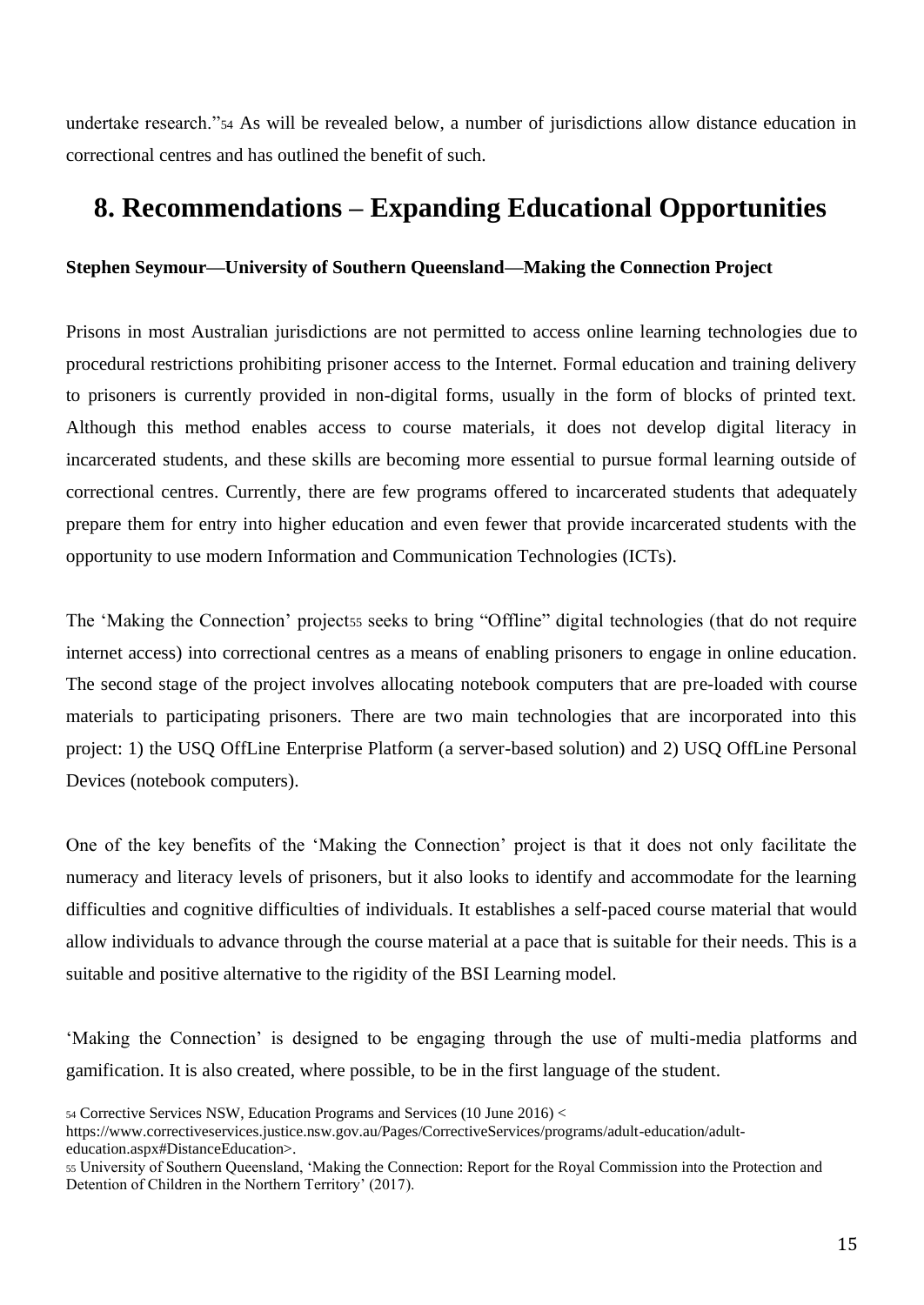Currently, the project has been deployed at 30 correctional centres in Queensland, Tasmania, Northern Territory and Western Australia. Over the past four years, 1300 incarcerated students have been able to enroll in "Offline" enabled courses and programs at the University of Southern Queensland. It is expected that expanding the implementation of these technologies to other prisons will increase the flexibility of BSI Learning's current mode of delivery and better facilitate the education of prisoners who do not have reliable access to the Internet.

#### **Dr Jedidiah Evans—Australian Catholic University—'Inside Out and Learning Together'**

Co-learning refers to a broad range of teaching practices that mainstream prisoner education. This centres around the education of inmates alongside their non-incarcerated colleagues. It is a method of education delivery that has been widely discussed by academics across the globe, and which bears much promise within the NSW context.

There are a number of various innovative programs that exist worldwide, with a great need for NSW to adopt such models that incorporate co-learning through collaboration between universities and prisons. One of the recent developments in Australia has been the pilot program 'Inside Out', instigated by Marietta Martinovic in Victoria.

The "Inside-Out" program at RMIT in Victoria saw undergraduate criminology students taking courses alongside prison students. This model of co-learning and collaboration between inmates and criminology students, both studying the same material, opened up a range of educational opportunities, from foundational numeracy and literacy skills to vocational courses to university level education. Dr Evans highlighted the importance of offering tertiary education for prisoners, stating, "[b]y having opportunities for prisoners to aspire to, you give them reasons for accessing the basic skills that operate as a bridge into more meaningful learning opportunities".<sup>56</sup> Dr Evans also noted that instruction from educators external to the correctional system is important to "meaningful[ly] connect inmates with communities beyond the prison walls",<sup>57</sup> emphasising that prisoner education is not only of value to the prisoners themselves but also the community to which they are returning.

<sup>56</sup> Dr Jedidiah Evans, (Speech delivered at the Expanding NSW Prisoner Education Opportunities Forum, NSW Parliament House, 26/09/18). <sup>57</sup> Ibid.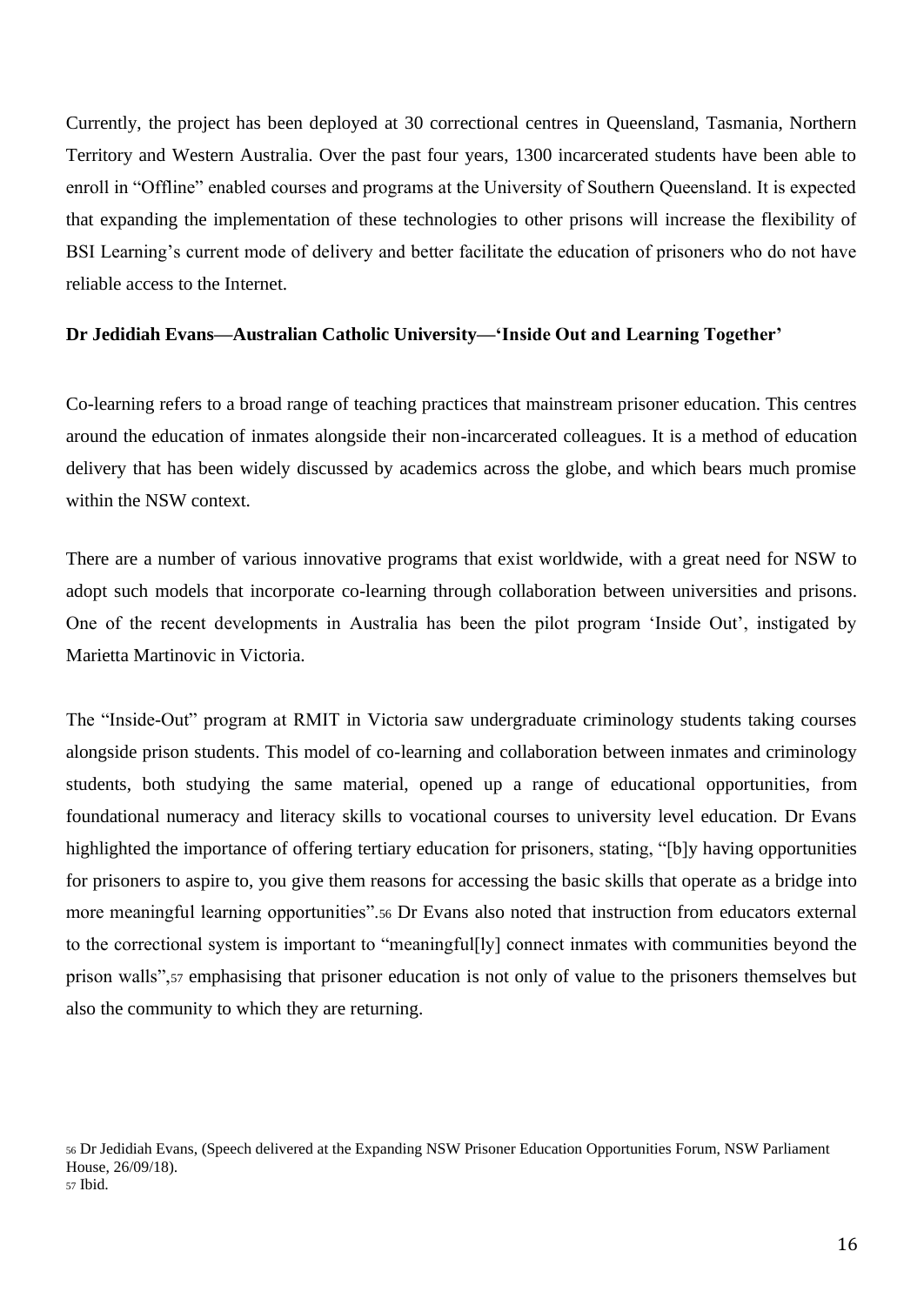Both projects and programs are highly effective models that could and should be implemented or reflected in the NSW prisoner education system in order to maximise the potential of prisoner education in the rehabilitation and learning of inmates.

### **Conclusion**

The privatisation of prisoner education has evidently led to a lower standard of education inside NSW prisons. One of the key detrimental changes from the privatisation of prisoner education is the shift from university-qualified teachers to Cert IV trainers. Trainers are not accountable to the same standard as teachers, undermining the quality of education being provided to inmates. Moreover, the rigidity of the BSI Learning model does not adequately incorporate literacy and numeracy development as well as Art and Music classes. These are crucial components of the education experience for prisoners and their education development. The quality of education in NSW prisons needs to be continuously evaluated with effective methods in order to appropriately and adequately assess the outcomes of prisoner education. The educational opportunities discussed by Stephen Seymour and Dr Jedidiah Evans may provide suggestions for how to improve the current situation to ensure the best outcomes for students in prison. The discussion detailed in this document provide further suggestion for how to improve our analysis on how regressive the privatisation of prisoner education will truly be. Thus, there must be serious reconsideration over the current state of prisoner education in NSW, ensuring that the education system is able to actively address and improve the wellbeing and development of prisoners to its maximum potential.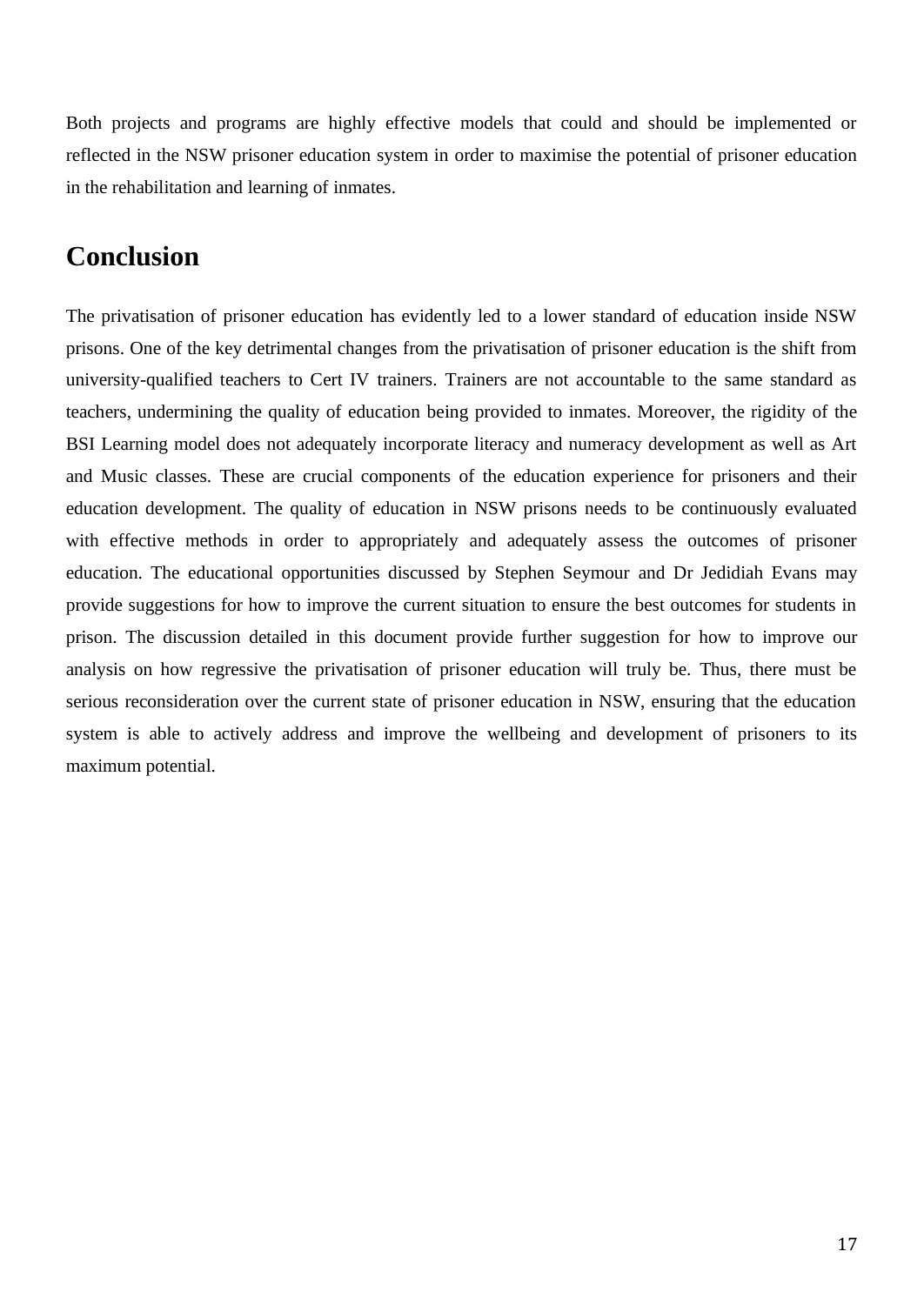### **Bibliography**

#### A *Articles*

A Place for Art in Prison: Art as A Tool for Rehabilitation and Management, Lee Michael Johnson, Southwest Journal of Criminal Justice

Attorney General's Department, Australian Government, Right to Education <https://www.ag.gov.au/RightsAndProtections/HumanRights/Human-rightsscrutiny/PublicSectorGuidanceSheets/Pages/Righttoeducation.aspx>

Budget Estimates 2017-2018 Supplementary Questions Legislative Council Friday 29 September 2017

"Reading Together" to Lower Recidivism Through Strengthening Family Connections in Embedded Literacy Programs, Sandra Duncan, Literacy and Numeracy Educator from Tasmanian Prison Services

Corrective Services NSW, Education Programs and Services (10 June 2016) <https://www.correctiveservices.justice.nsw.gov.au/Pages/CorrectiveServices/programs/adulteducation/adult-education.aspx>

David Elliott, 'Improving Inmate Literacy and Numeracy' (Media Release, 24 May 2017)

Davis et al., Rand Corporation, Evaluating the effectiveness of correctional education: A metaanalysis of programs that provide education to incarcerated adults (2013) 32

Department of Justice, Better Prisons (26 June 2017) [<https://www.correctiveservices.justice.nsw.gov.au/better-prisons](https://www.correctiveservices.justice.nsw.gov.au/better-prisons) >

Department of Justice, Education and Vocational Training Services - DJ 2016 – 73 (19 June 2017)

[<https://tenders.nsw.gov.au/justice/?event=public.cn.view&CNUUID=A5D8A175-DB7F-](https://tenders.nsw.gov.au/justice/?event=public.cn.view&CNUUID=A5D8A175-DB7F-AB73-0F927BCF113309B4)[AB73-0F927BCF113309B4>](https://tenders.nsw.gov.au/justice/?event=public.cn.view&CNUUID=A5D8A175-DB7F-AB73-0F927BCF113309B4)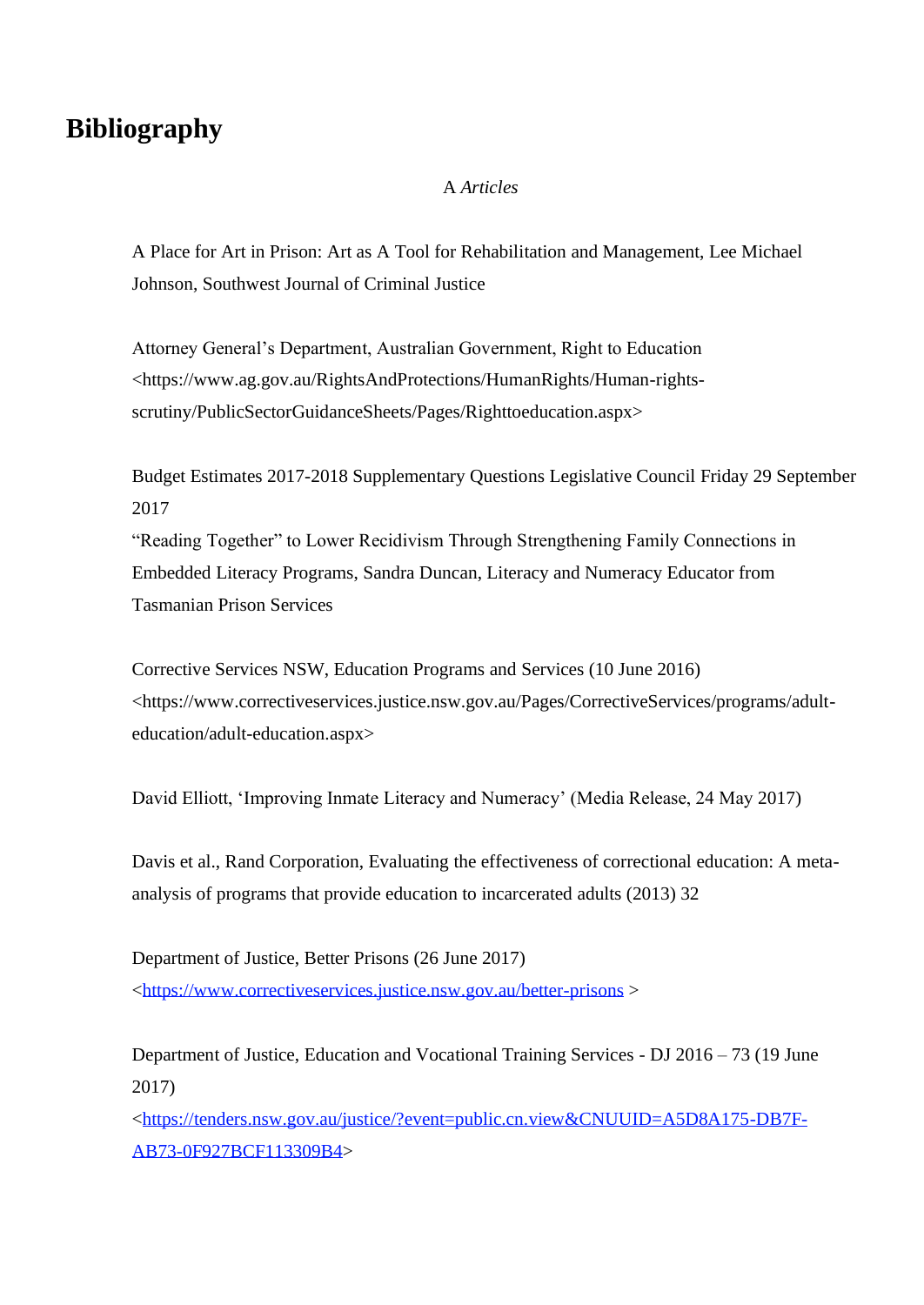Evidence to Portfolio Committee No. 4, Counter Terrorism, Corrections, Veterans Affairs, Parliament of New South Wales, Sydney, 4 September 2018, 29 (David Elliott)

Lee Michael Johnson, 'A Place for Art in Prison: Art as A Tool for Rehabilitation and Management' Southwest Journal of Criminal Justice

[Michelle Brown](http://www.abc.net.au/news/michelle-brown/6973502) and Philippa McDonald, 'NSW to spend \$237 million on compulsory rehabilitation for prisoners', ABC (online), 31 August 2016

Productivity Commission, Parliament of Australia, Report on Government Services (2018) Part C [8A.5]

Sandra Duncan, '"Reading Together" to Lower Recidivism Through Strengthening Family Connections in Embedded Literacy Programs' (2011)

Shepherd Stephane et al, 'The Impact of Indigenous Cultural Identity and Cultural Engagement on Violent Offending' (2017) 18 BMC Public Health 17

The Torch, Skink, Creating new pathways through art and cultural learning [<https://thetorch.org.au/>](https://thetorch.org.au/)

University of New South Wales, 'Adult prisoner participation in education, training and employment in Australia' (2016) 30

University of Southern Queensland, 'Making the Connection: Report for the Royal Commission into the Protection and Detention of Children in the Northern Territory' (2017)

#### B *Treaties/Declarations*

International Covenant on Economic, Social and Cultural Rights, opened for signature 16 December 1966, 993 UNTS 3 (entered into force 3 January 1976)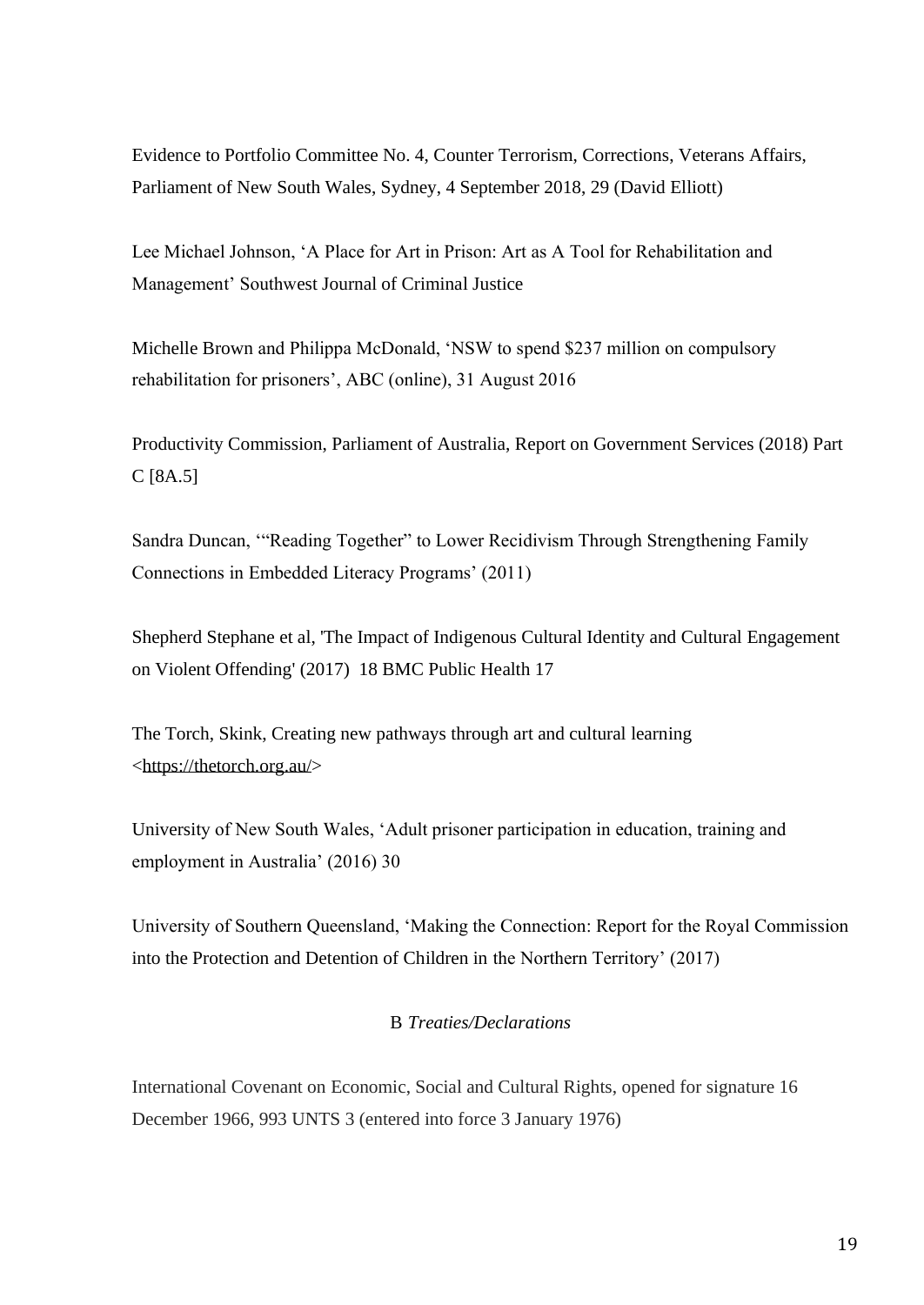United Nations, Universal Declaration of Human Rights < http://www.un.org/en/universaldeclaration-human-rights/>

#### C *Research Paper*

Devon Indig, Libby Topp, Ross Bronwen, Hassan Mamoon, Belinda Border, Shalin Kumar and Martin McNamara, '2009 NSW Inmate Health Survey: Key Findings Report' (Research Report, Justice Health, 2010)

#### D *Internet Material*

University of Leicester, 'What is Computer Assisted Assessment?' <https://www2.le.ac.uk/Members/rjm1/talent/book/c3p2.html>

#### E *Other*

Statement from Teachers Federation NSW

BSI Learning Participant Handbook (p. 9-10), an instructor needs to possess a Certificate IV in Training and Assessment to qualify as a trainer for this program. BSI Learning Student Handbook v4 August 2017, RTO ID 21371

Community Justice Coalition correspondence with Dr Anne-Marie Martin

Expanding NSW Prisoner Education Opportunities Forum, NSW Parliament House, 26/09/18)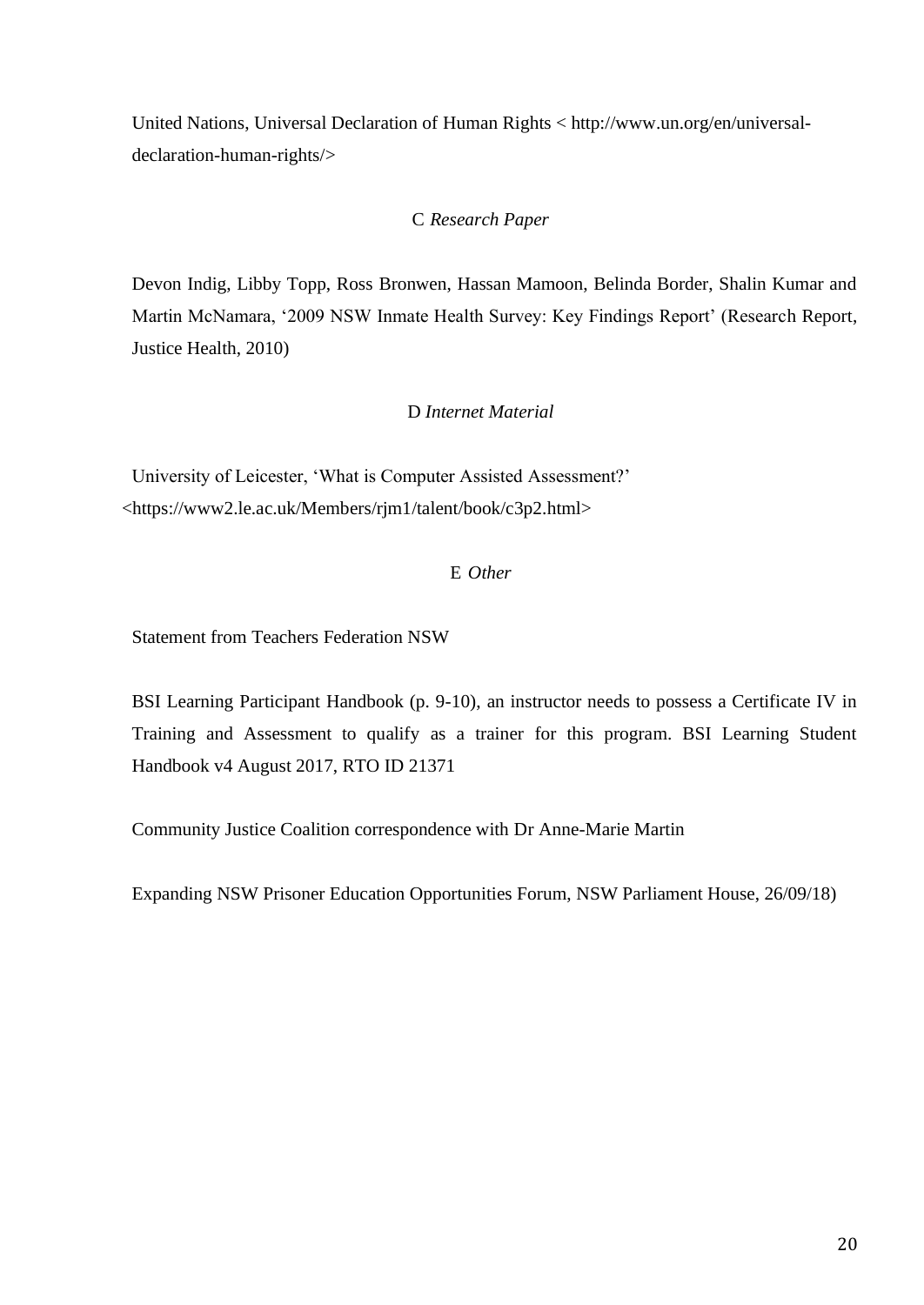### **Appendix Appendix A: Estimates Committee September 5, 2017<sup>58</sup> p.14**

Hon. LYNDA VOLTZ: On what date was the new private training provider, BSI Learning appointed as the successful tenderer for Corrective Services?

Mr DAVID ELLIOTT: It was only this year. I can certainly confirm to the Committee that they have been given it this calendar year. I will get the specific date for you. I think it was in about May. I will take that on notice and I will give you the specific date when the contract was signed.

The Hon. LYNDA VOLTZ: Can you explain why there was a delay in their appointment?

Mr SEVERIN: It was a direct result of the tender process, which was quite complex and involved a whole range of organisations that tendered for the work. There was a range of complexities which obviously were subject to very clear and strict probity arrangements which then unfortunately resulted in a slight delay. Nevertheless, having signed the contract, it is now starting to be implemented across the system and also augmented by an increase in the engagement of TAFE NSW, particularly for the provision of vocational training.

The Hon. LYNDA VOLTZ: Would you not have known it was going to be complex when you decided to go down this path?

Mr SEVERIN: We always knew that this was going to be a complex transaction. Obviously you can only really assess the complexity once you receive the tenders and the bids and look at the offerings from various proponents.

The Hon. LYNDA VOLTZ: What date did the new private training provider commence language,

literacy and numeracy training in all New South Wales correctional centres?

Mr DAVID ELLIOTT: We anticipate that the full range of programs will be rolled out from this month. The Hon. LYNDA VOLTZ: Does that mean they are currently not being run? Mr DAVID ELLIOTT: They are being run. You have asked about the full— The Hon. LYNDA VOLTZ: Yes.

Mr DAVID ELLIOTT: I just mentioned about the full range of programs. Mr Severin may want to answer that.

The Hon. LYNDA VOLTZ: I will go back to the question: What date did the new private training provider commence language, literacy and numeracy training in all New South Wales correctional centres?

Mr SEVERIN: It will be this month. Up until now we had a memorandum of understanding [MOU] with

TAFE NSW, where we continued to provide the suite of programs that we provided prior to the change of

the operating model. Interestingly and most significantly we have almost doubled the core skills

<sup>58</sup> Evidence to Portfolio Committee No. 4, Counter Terrorism, Corrections, Veterans Affairs, Parliament of New South Wales, Sydney, 5 September 2017, 14.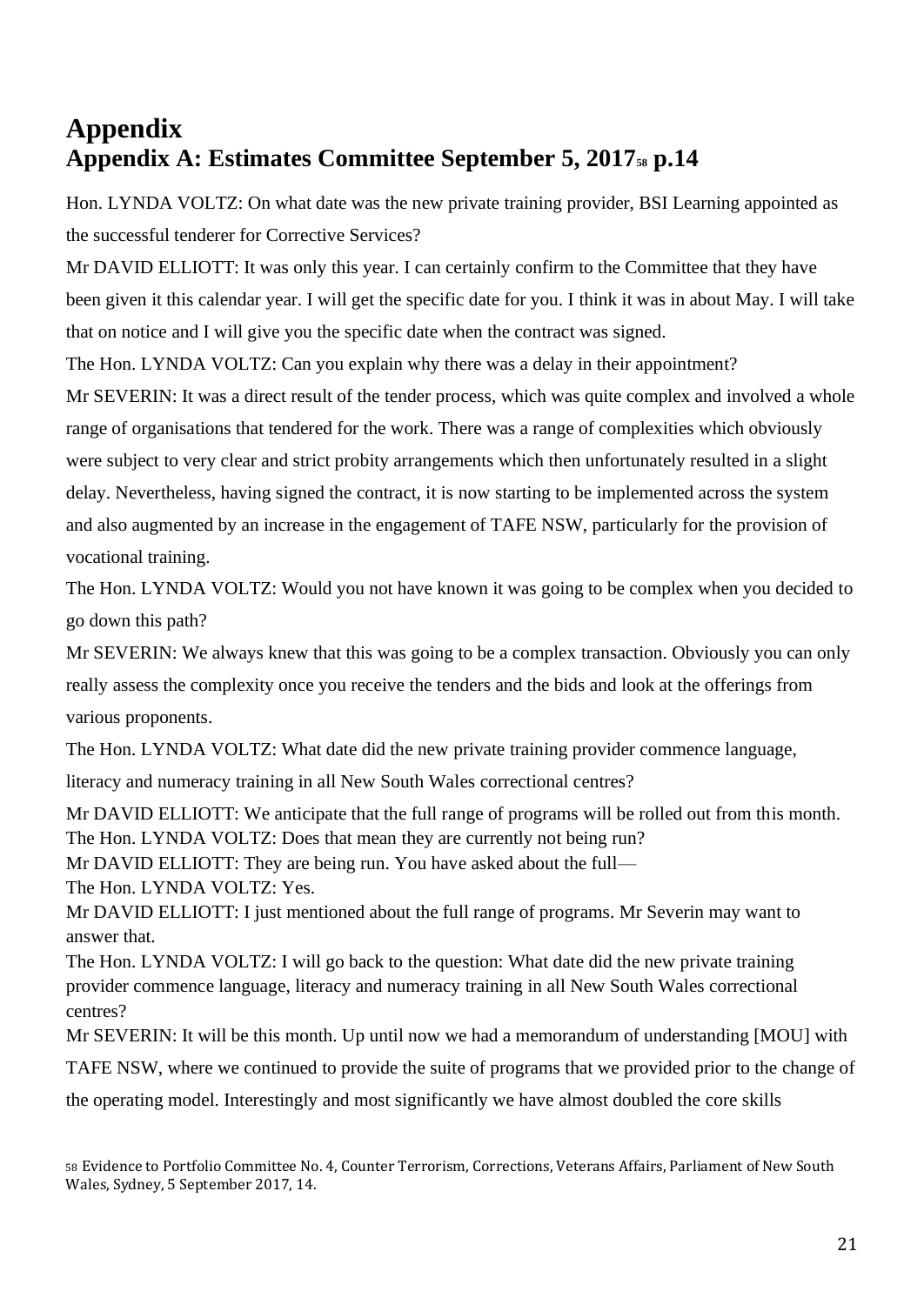assessment in this process, meaning that for the first time this system is in a position to tailor the program to the identified needs of an inmate rather than having what can only be described as more of a watering can approach where we hoped that something would make a difference rather than targeting the intervention specifically to the need of the individual inmate.

The Hon. LYNDA VOLTZ: Why is there a delay in commencing the language, literacy and numeracy education?

Mr SEVERIN: It is not a delay at all. This was always the period of time required for a new service provider to engage staff, to go through all the relevant security requirements they have to satisfy—we cannot just let people come into the prisons without security vetting—and to undergo induction training that is necessary for a safe way of delivering programs. This is very much in keeping with the preprogrammed time line. The delay that I referred to was part of the tendering process, not part of the implementation process.

Mr DAVID ELLIOTT: Through you, Mr Chair, can I just clarify something in that last question? This was a genuine attempt from the Government to increase training and education opportunities. So far there has already been an 82 per cent increase in inmates completing core skills assessments and a 105 per cent increase in inmates participating in education planning on the last financial year. I am thrilled at the figures so far. As I think I said in last year's estimates committee hearing, in my mind the focus on rehabilitation should always start and end with literacy skills.

The Hon. LYNDA VOLTZ: That is good. While you are on figures, what are the current literacy and numeracy rates amongst inmates following the introduction of the education and vocational training services?

Mr DAVID ELLIOTT: It is only just being rolled out this year, so I will have to take that on notice. I suspect the best figure will not come for you until the end of the calendar year.

The Hon. LYNDA VOLTZ: What do the 82 per cent and the 105 per cent relate to?

Mr DAVID ELLIOTT: That is planning and assessment, as I said.

The Hon. LYNDA VOLTZ: Planning and assessment?

Mr DAVID ELLIOTT: Ye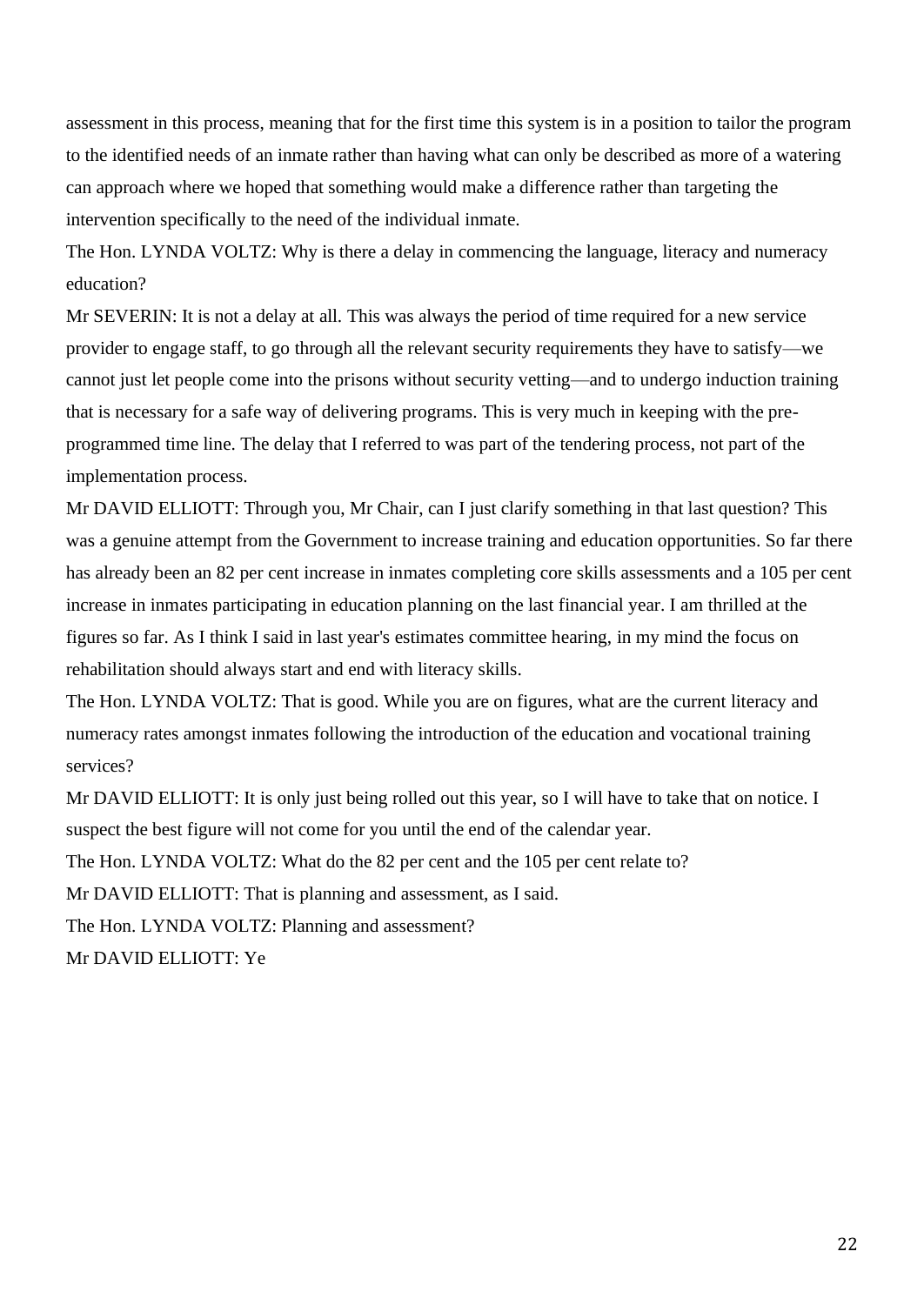### **Appendix B: Budget Estimates 2017-2018 Supplementary Questions Legislative Council Friday 29 September 2017**

Accessed:<https://www.parliament.nsw.gov.au/lcdocs/other/11017/ASQs%20-%20Elliott.pdf>

Questions from the Hon Shaoquett Moselmane MLC (on behalf of the NSW Labor Opposition)59

Prison Education

1. What was the total number of full time equivalent teaching staff in NSW correctional facilities in:

(a) 2013-14?

(b) 2014-15?

(c) 2015-16?

(d) 2016 to date

I am advised the FTE number of teaching roles in Corrective Services NSW was:

(a) as at 30 June 2014 - 188.2

(b) as at 30 June 2015 - 194.9

(c) as at 30 June 2016 - 200.1

(d) as at 30 June  $2017 - 20*$ 

\* Under the new inmate education model, courses will be delivered 50 weeks a year and the number of inmates completing literacy and numeracy programs will more than double.

2. Between the mass sacking of full-time teachers in December 2016 and the award of the contract to BSI Learning, who was providing education and training in NSW prisons?

I am advised: Corrective Services NSW teachers have continued to deliver education programs in the Intensive Learning Centres at Wellington, Lithgow, Mid North Coast and South Coast Correctional Centres. Corrective Services NSW has a Memorandum of Understanding with TAFE NSW. Education and training services were provided by TAFE between January 2016 and June 2017.

#### Education Training Qualifications

<sup>59</sup> Budget Estimates 2017-2018, Answers to Supplementary Questions <https://www.parliament.nsw.gov.au/lcdocs/other/11017/ASQs%20-%20Elliott.pdf>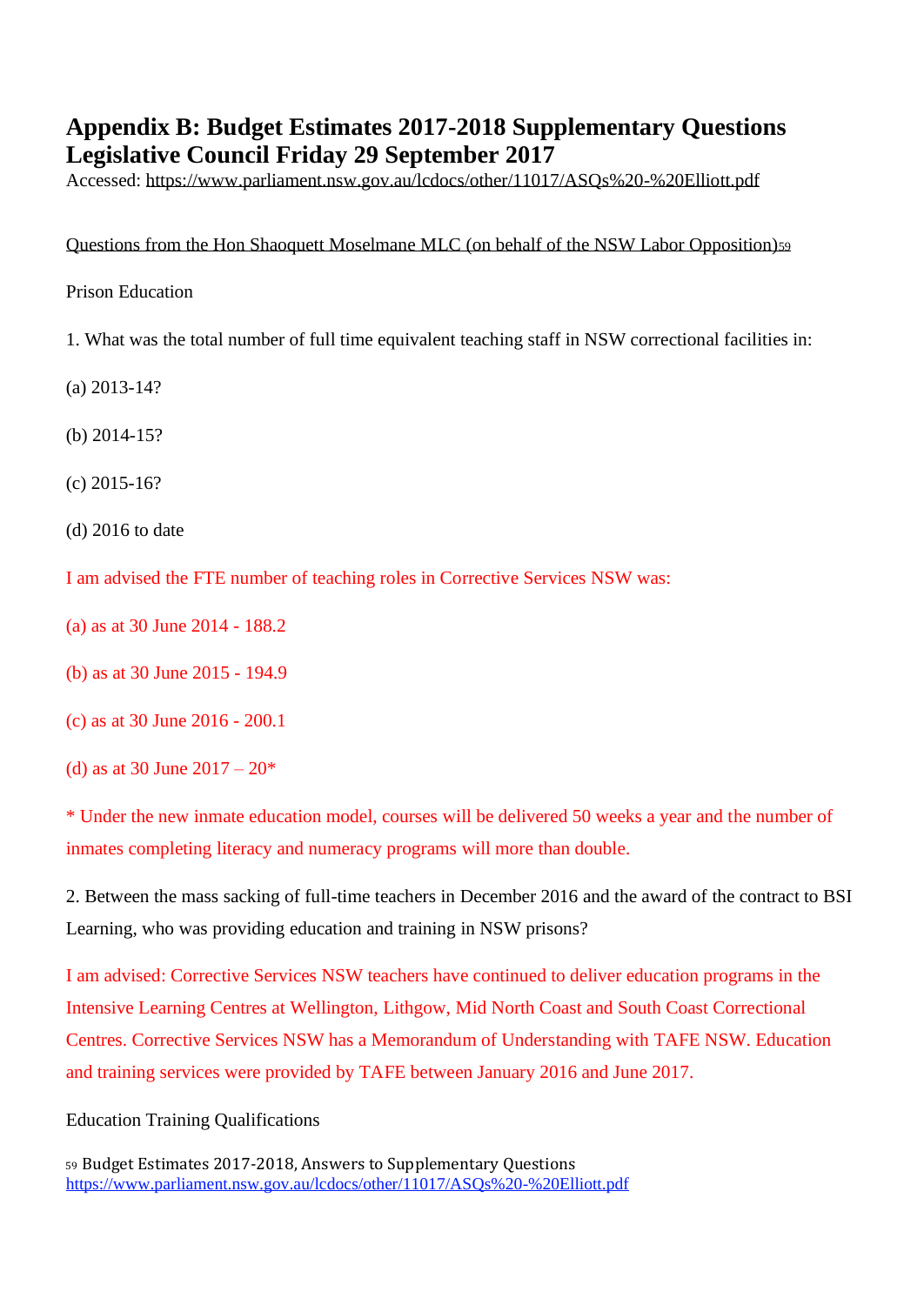39. Corrective Services Teachers were required to hold as a minimum a degree in Education and TAE to delivery Language, Literacy & Numeracy to students within NSW Gaols. What are the minimum qualifications required by BSI trainers to deliver Language Literacy & Numeracy?

(a) Do you believe that this qualification is sufficient to deliver Language, Literacy  $\&$  Numeracy skills to inmates in NSW Correctional Centres?

#### I am advised:

BSI is required to meet standards set by Australian Skills Quality Authority (ASQA); the national regulator for Australia's vocational education and training sector. ASQA regulates courses and training providers to ensure nationally approved quality standards are met. BSI Learning Trainers are required to hold qualifications as described in the Standards for Registered Training Organisations (RTOs) 2015.

#### Education Delivery NSW Corrective Services

106. Can you provide the number of active Traineeships in NSW corrective services facilities on:

(a) July 1 2015?

(b) July 1 2016?

(c) July 1 2017?

#### I am advised:

- (a) July 1 2015 165
- (b) July 1 2016 130
- (c) July 1 2017 122

In addition, 57 traineeships have commenced in the period 1/8/17 to 14/9/2017 and a further 85 trainees have been signed up.

107. Can you provide the total number of LLN hours delivered in NSW corrective services facilities on:

- (a) July 1 2015?
- (b) July 1 2016?
- (c) July 1 2017?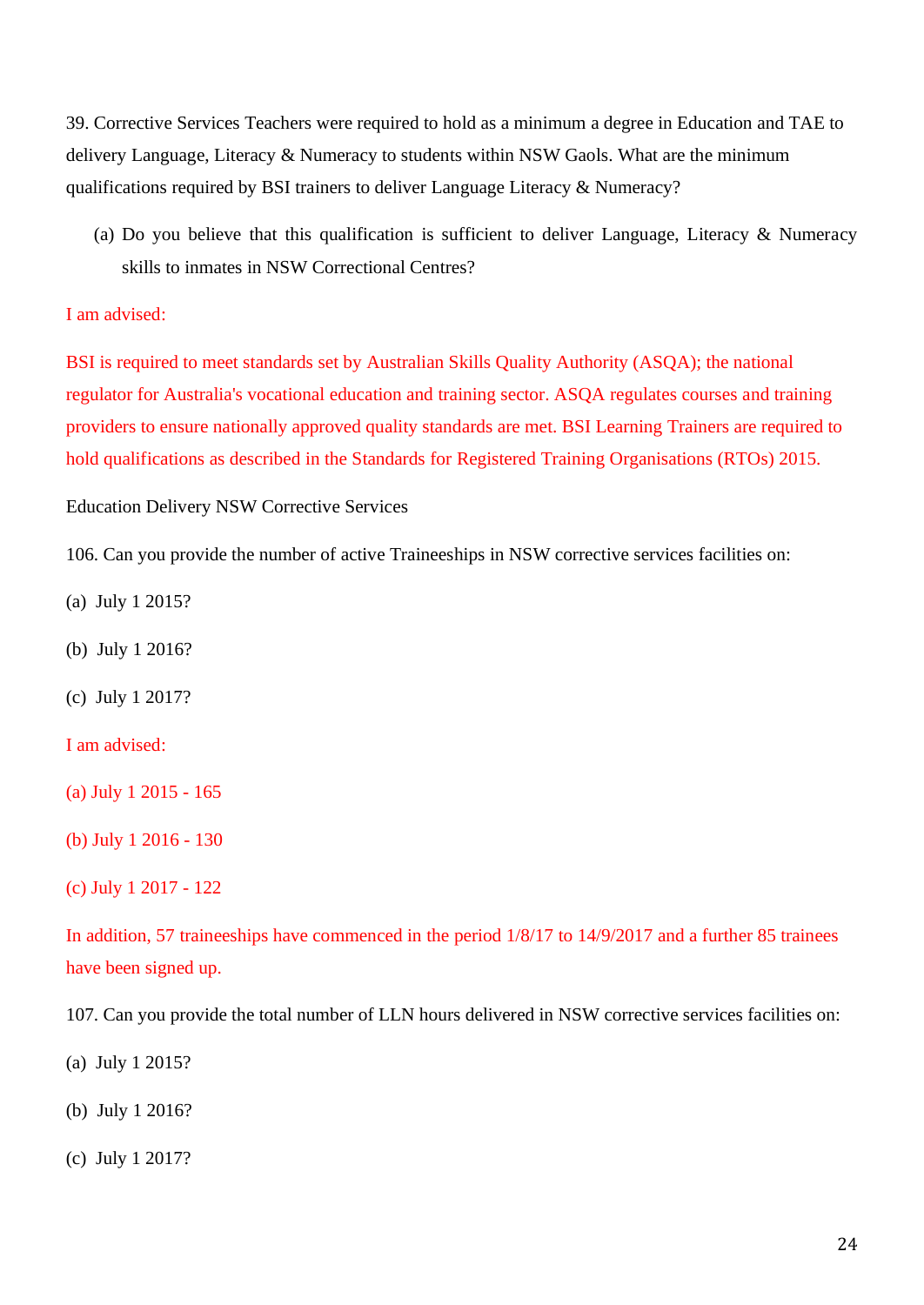#### I am advised:

- (a) July 1 2015 2,197
- (b) July 1 2016 1,907
- (c) July 1 2017 Not available

108. Can you provide the total number of student enrolments in NSW corrective services facilities on:

- (a) July 1 2015?
- (b) July 1 2016?
- (c) July 1 2017?

#### I am advised:

- (a) July 1 2015 2,903
- (b) July 1 2016 2,696
- (c) July 1 2017 Not available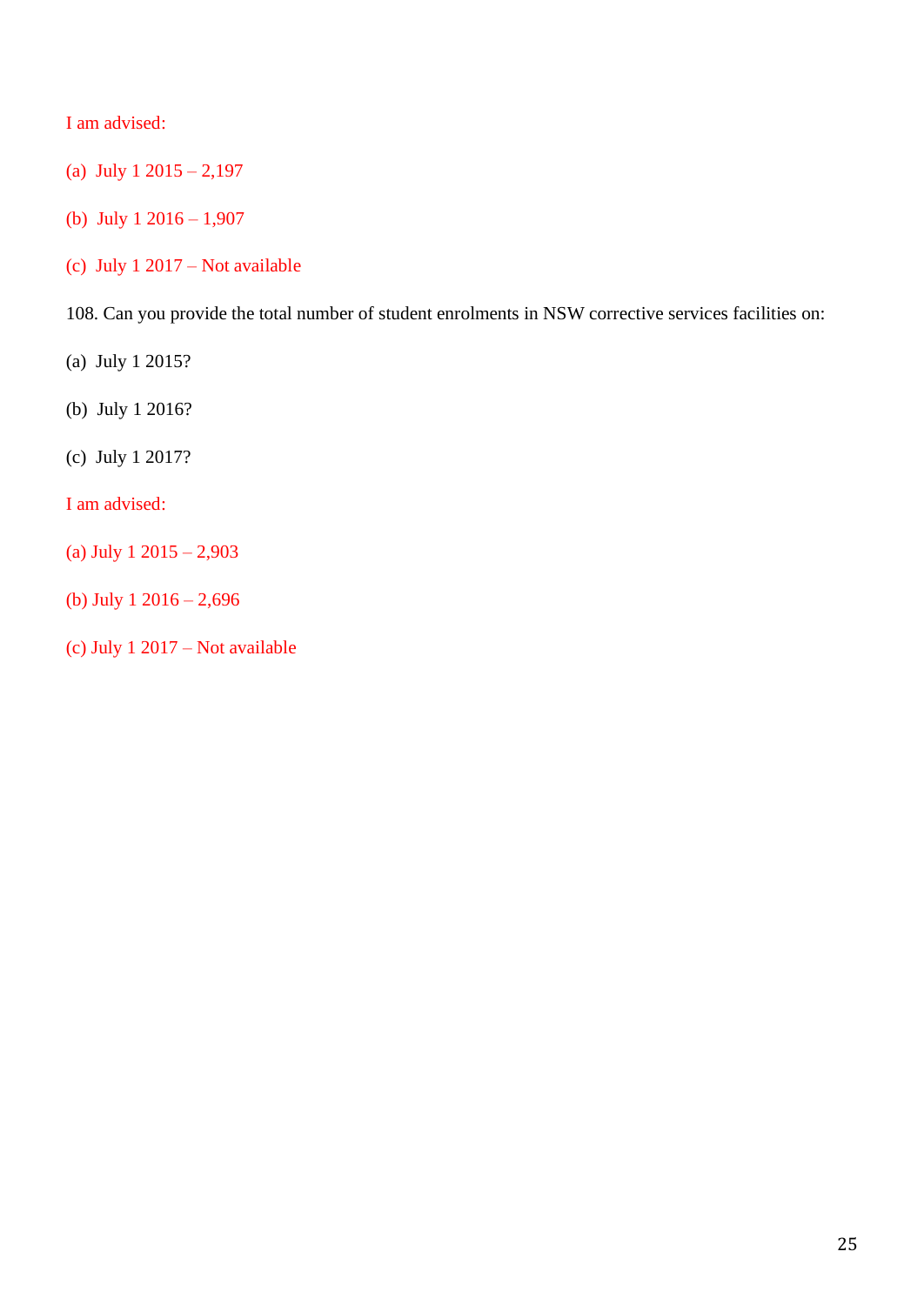### Appendix C: AVETMISS Standard of Education

Level of Qualifications

The AVETMISS standard is the standard of educational training that must be provided by national VET activity.<sup>60</sup>

In 1996, the Senate Report of the Inquiry into Education and Training in Correctional Facilities (Senate Employment, Education and Training References Committee 1996) recommended the development of a national VET strategy. The National Strategy for Vocational Education and Training for Adult Prisoners and Offenders in Australia was launched in 2001. All RTOs delivering prison education and training are required to be Australian Vocational Education and Training Management Information Statistical Standard (AVETMISS) compliant i.e. to meet nationally consistent data standards that ensure the accurate capture and reporting and analysis of vocational education and training (VET) activity throughout Australia.<sup>61</sup>

The KPI for prisoner employment participation requires 100% compliance, as does the KPI for programs delivered. Similarly, the KPI for education is based on 100% compliance with literacy and numeracy tests, delivery of 9,600 hours of literacy and numeracy education, and 4,000 hours of Vocational Education and Training (VET) listed with a 5% penalty to the PLF (Performance Level Fees) for noncompliance. The KPI for hours out of cell, based on a requirement of 11 hours per prisoner per day, requires 95% compliance (ibid: KPI 10). As with the other KPIs, these targets incur a 5% penalty to the PLF if they are breach

<sup>60</sup> University of New South Wales, 'Adult prisoner participation in education, training and employment in Australia' (2016) 30. <sup>61</sup> Ibid 17-20.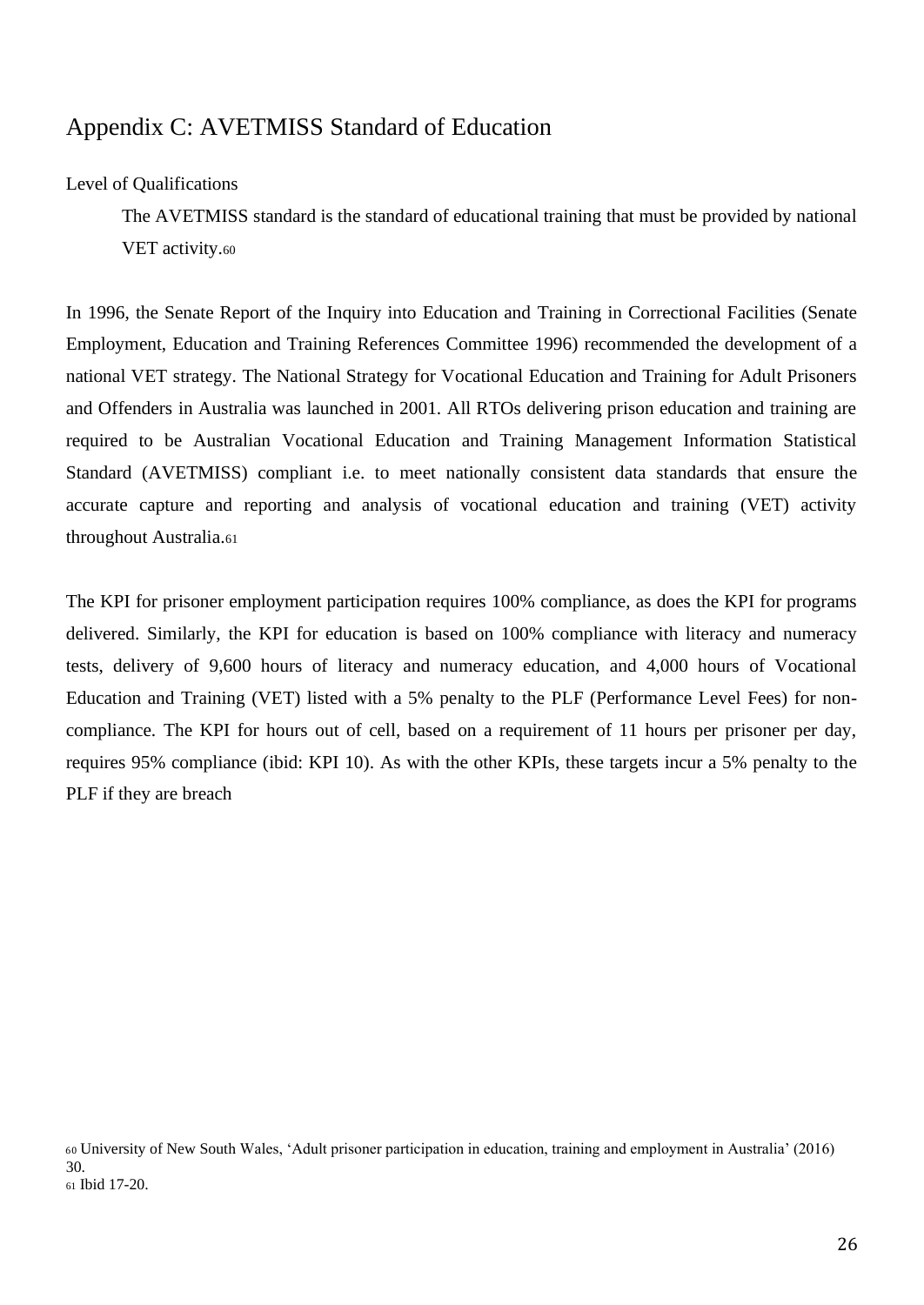### Appendix D: Estimates Committee September 4,  $2018<sub>62</sub>$  p.29

The ACTING CHAIR: Thank you, Minister; I appreciate the offer. Have the projections been met in the education reforms that you have made?

Mr DAVID ELLIOTT: Yes.

The ACTING CHAIR: What number of prisoners were projected to have been given access to literacy and numeracy projects in the first 12 months of those reforms and have they been met?

Mr DAVID ELLIOTT: Thank you very much; that is fantastic. I am really delighted with the success that we have had with our reforms in education. As you know, my major concern was to increase the number of people who had not only accessed but completed education programs.

The ACTING CHAIR: Minister, my question was about the projections. What were the projections and have they been met?

Mr DAVID ELLIOTT: Let me start by saying to you that in the last year of the Labor Government the completion rate for certificates was 1 per cent. This year it is 20 per cent. The projections are in good order.

The ACTING CHAIR: Minister, are you saying, on record here, that the projections that you and the department laid down for the provision of education have been met? Is that your evidence?

Mr DAVID ELLIOTT: I will have to check on what the projections were but I have the statistics of what we have been able to achieve. Ninety-eight per cent of inmates with a sentence of more than six months have now completed a core skills assessment and—

The ACTING CHAIR: Minister, I will put this to you.

Mr DAVID ELLIOTT: I need to finish this. You have asked the question and this may answer the questions.

The ACTING CHAIR: My question was about the projections.

The Hon. TREVOR KHAN: He is answering the questions. He is generally relevant.

Mr DAVID ELLIOTT: This is a great success story for the commissioner and the team at Corrective Services NSW. The number of inmates completing literacy and numeracy programs has increased by 53 per cent since I have been the Minister. The number of inmates participating in vocational training increased by 77 per cent since I have been the Minister. Core skills assessments in 2015, the year that I became the Minister were 3,040; last financial year they were 10,234. Completed literacy programs the year I became the Minister were 322; last financial year there were 459. Participation in a vocational training program the year I became the Minister was 2,900; this year it is 5,289. Literacy completions the

<sup>62</sup> Evidence to Portfolio Committee No. 4, Counter Terrorism, Corrections, Veterans Affairs, Parliament of New South Wales, Sydney, 4 September 2018, 29.